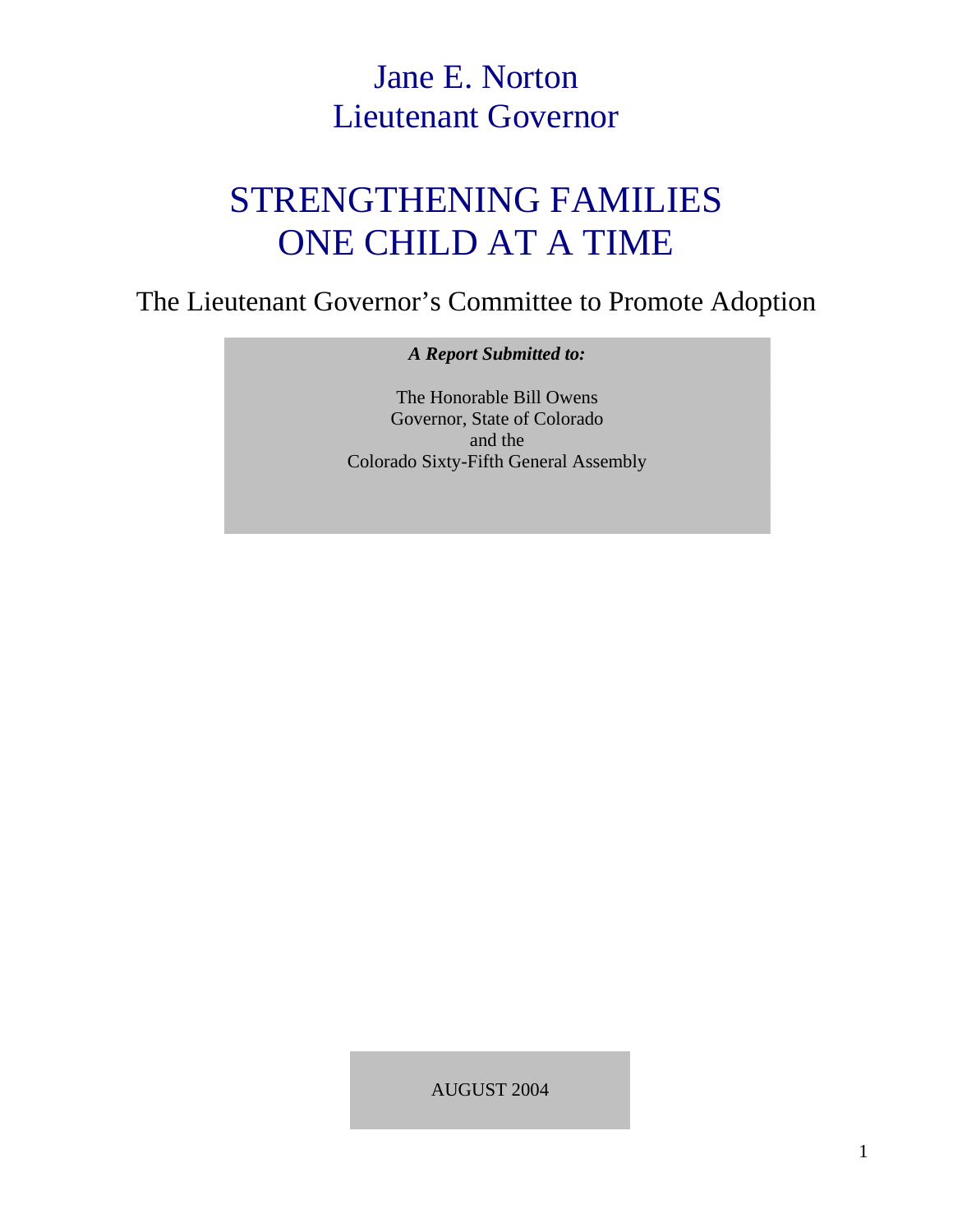## **The Lieutenant Governor's Committee to Promote Adoption**

### **Co-Chairs**

 **The Honorable Jane E. Norton**   *Lieutenant Governor*  State of Colorado

 **Mr. Terry Bagby**   *Adoptive Parent*  Arvada, Colorado

### **Committee Members**

| <b>State Agency</b>        | <b>Marva Livingston Hammons, Executive Director, Department of Human Services</b>     |  |  |  |
|----------------------------|---------------------------------------------------------------------------------------|--|--|--|
| Adoptee                    | Honorable John W. Suthers, United States Attorney, District of Colorado               |  |  |  |
| <b>Adoption Expert</b>     | Dr. Dixie van de Flier Davis, <i>Executive Director</i> , The Adoption Exchange       |  |  |  |
| Faith-Based Rep.           | Alice Spencer, Family Resource Coordinator, Access Behavioral Care                    |  |  |  |
| Private CPA                | Virginia Appel, <i>Executive Director</i> , Adoption Alliance                         |  |  |  |
| <b>Rural County</b>        | Marilyn Neihart, Director, Fort Morgan Social Services                                |  |  |  |
| Mental Health              | Dr. Frank Bennett, Ph.D., Director of Family Services, Aurora Mental Health Center    |  |  |  |
| Large County               | <b>Brian Field, Director, Arapahoe County Social Services</b>                         |  |  |  |
| Community/Business         | <b>Elaine D. Torres, Manager of Community Affairs, NEWS4 - CBS-TV</b>                 |  |  |  |
| <b>Adoptive Parent</b>     | <b>Brenda Chinn, Adoptive Parent, Grand Junction</b>                                  |  |  |  |
| State Legislator           | <b>The Honorable Ted Harvey, State Representative, State of Colorado</b>              |  |  |  |
| <b>County Commissioner</b> | The Honorable David Long, County Commissioner, Weld County                            |  |  |  |
| Court/Judicial/Legal       | The Honorable David Furman, J.D., District Court Magistrate, Denver                   |  |  |  |
| Private, Non-Profit        | <b>Gwen White, Foster Care Program Director, Lutheran Family Services of Colorado</b> |  |  |  |
| Community/Business         | Maren Stewart, Vice President of External Affairs, Children's Hospital                |  |  |  |
| Court/Judicial/Legal       | <b>The Honorable Brian Boatright, District Court Judge, Jefferson County</b>          |  |  |  |

### **Ex-Officio**

| Chris Castilian    | <i>Office of the Governor, Director of Policy &amp; Initiatives</i>                     |
|--------------------|-----------------------------------------------------------------------------------------|
| Nancy Brown        | <i>Adoption Lead, Office of the Lieutenant Governor</i>                                 |
| Stephen Heiling    | Deputy Director, Office of Child and Family Services                                    |
| Barbara B. Prehmus | <i>External/Legislative Affairs Director, Colorado Department of Health Care Policy</i> |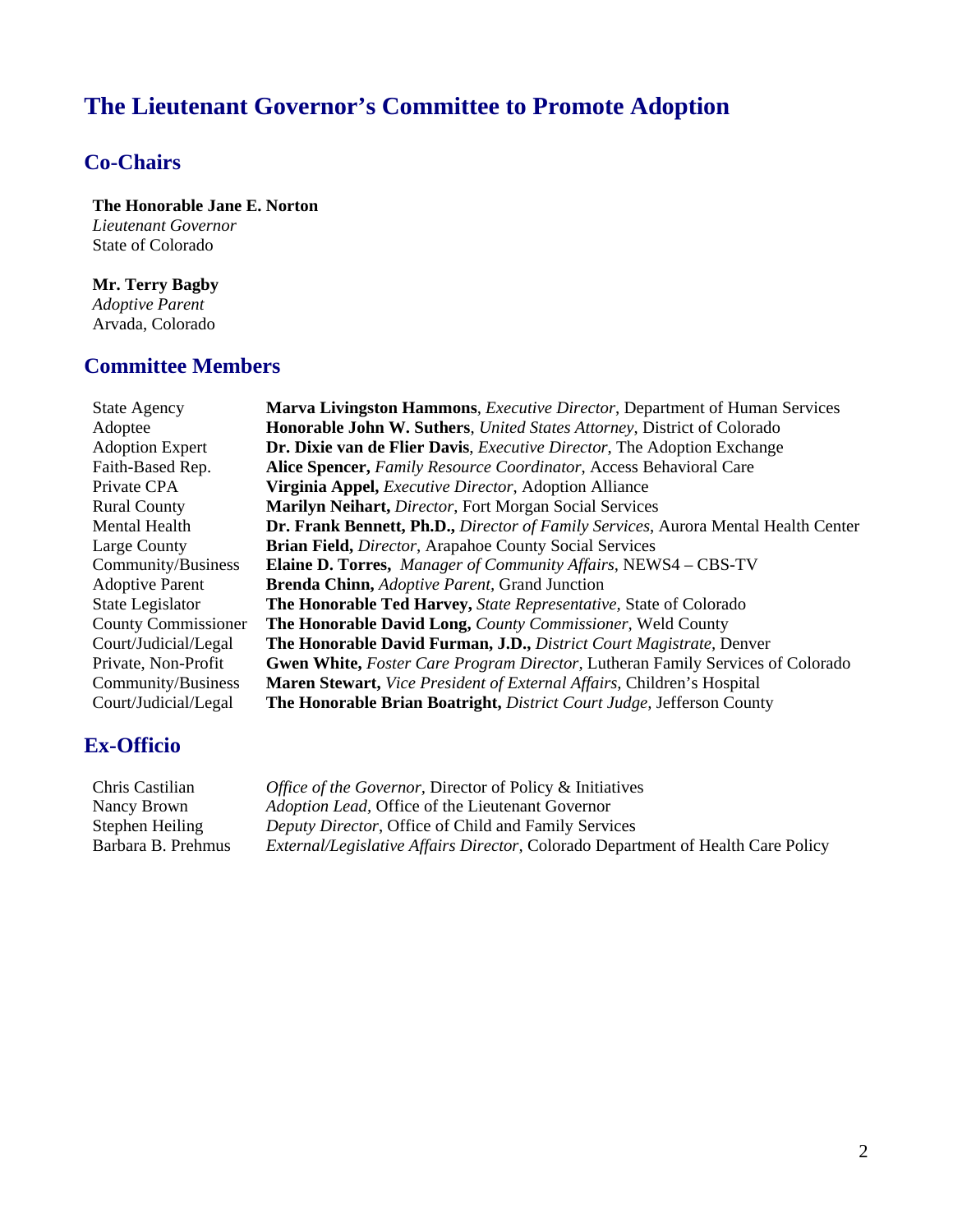# STRENGTHENING FAMILIES ONE CHILD AT A TIME

## The Lieutenant Governor's Committee to Promote Adoption

## **EXECUTIVE SUMMARY**

In November of 2002, Lieutenant Governor Jane Norton was asked by Governor Bill Owens to focus on promoting adoption as part of the administration's Strengthening Families initiative. Many adoption advocates responded after hearing the charge. An unofficial working group of adoption experts was assembled to collectively brainstorm ideas on how to improve the permanent placement of waiting children, and the adoption system within the state.

In April of 2003, members of this task force met with Lt. Governor Norton to present their recommendations. It was decided that the task force would continue meeting to determine the appropriate next steps. The result of their work was the approval of a plan to launch the *Lieutenant Governor's Committee to Promote Adoption*, based upon best practices in other states, in November 2003. The Committee met for six months to achieve the following objectives:

**Committee Goal:** To attain a successful, life-long permanency placement for every "waiting" child in the State of Colorado.

**Committee Theme:** Strengthening Colorado Families – One Child at a Time

#### **Committee Charges:**

- Review pertinent laws, regulations, judicial procedures, and other support systems that impact the state's adoption system and:
	- A. Determine which of these impede the goal of timely adoptions; and
	- B. Issue specific recommendations as to how Colorado can create an adoption-friendly system free of biases, laws, and policies that needlessly complicate or delay the adoption process.
- **Provide prospective adoptive families with statewide, centralized assistance regarding the adoption process,** both pre and post-adoption.
- **Develop a public relations and educational campaign to increase awareness of a child's need for permanency,** to recruit permanency families, to dispel adoption "untruths" and to promote adoption.

The Committee met for six months, dividing into sub-groups to study specific needs and make recommendations pertaining to the three charges shown above.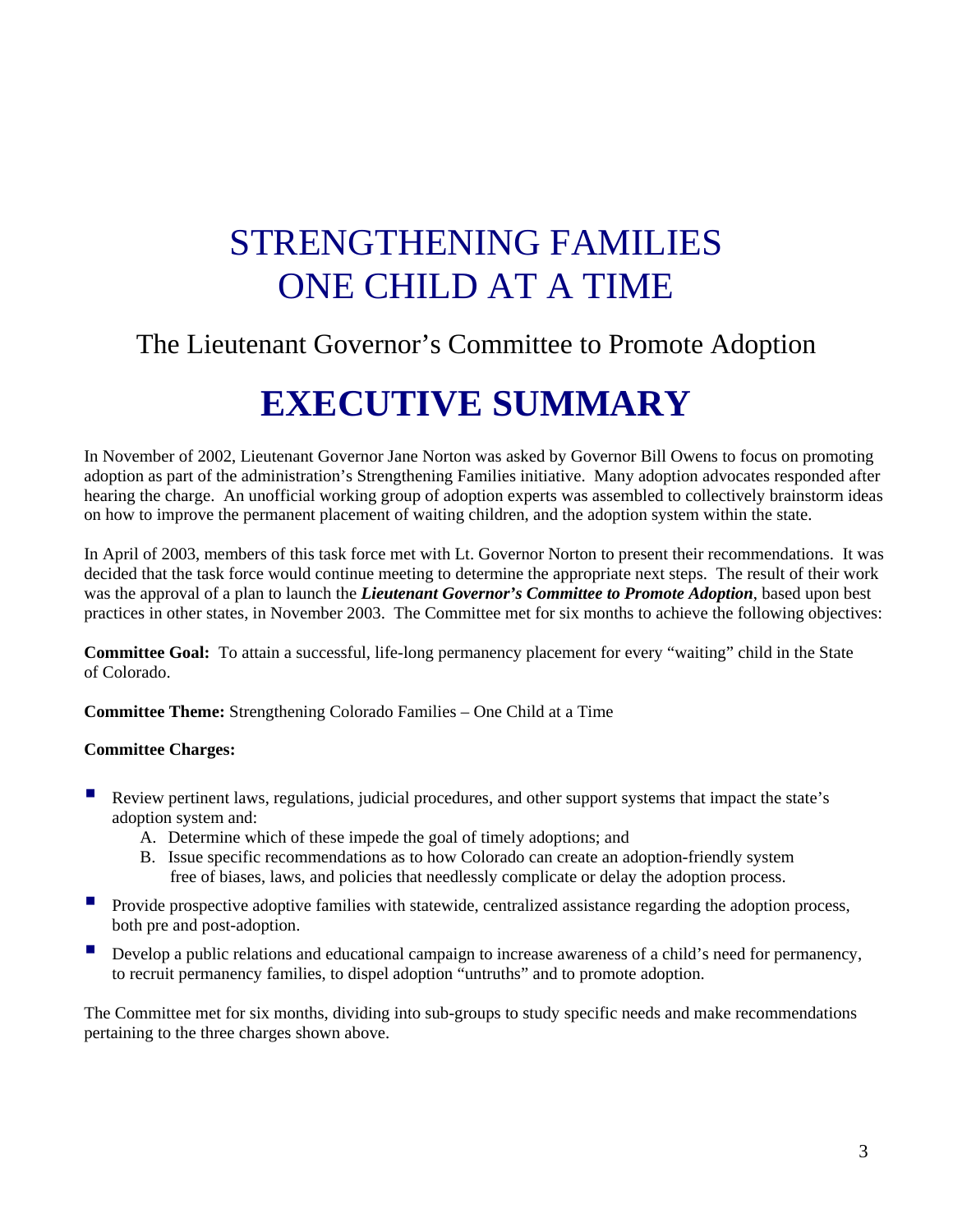#### **Historical Perspective:**

Through the years, organizations have worked with neglected, abused and abandoned children in many different ways. Children have been placed in orphanages, group homes, and other housing facilities. Most children in out-of-home placements are in foster care until they are either re-united with their biological family or adopted. In far too many cases, neither of these happens. Many children simply "age out" of the system and will never have a family of their own.

#### **Overview of the Problem:**

There are currently thousands of children in foster care in Colorado, over 700 of whom are classified as "waiting children," which means that the parental rights have been terminated. They have no permanent home or family they can call their own. In Colorado, foster care is a county-administered, statesupervised system.

Overall, in the United States today, there are more than a half million children in foster care. The majority will remain in care for more than three years and live in at least three different foster homes.<sup>1</sup> Foster care was intended to be short-term, temporary placement until children could return safely to their families or be adopted. For more and more children, however, foster care has become a long-term arrangement. According to the Federal Adoption and Foster Care Reporting System (AFCARS) more than one-fourth of children in foster care had been there between two and five years; another 17 percent had been in foster care for more than five years.<sup>2</sup> Analysis of data from Chapin Hall's Multi-State Foster Care Data Archive indicates that one out of every five children entering foster care for the first time is under one year old and that the very youngest children stay the longest in foster care.<sup>3</sup> Half of the babies who enter foster care before they are 3-months-old, for instance, spend a total of 31 months or longer in placement.4

Children enter care for a number of reasons, but predominantly because of abuse and neglect. While the common image is of children having been beaten, bruised or burned, many are removed from their homes because of neglect. Sixty percent of the children who had been in foster care for one year were there because of neglect.<sup>5</sup> Data from the National Survey of Child and Adolescent Well-Being indicated that 32 percent of children were in foster care as a result of abuse. An additional 8 percent of children in foster care entered for reasons other than abuse and neglect, such as the need for mental health services, domestic violence, or disability.<sup>6</sup> The longer children remain in foster care, the more likely they will experience multiple placements. More than 20 percent of children in foster care will live in at least three different placement settings; some will live in seven or more.<sup>7</sup> Multiple moves rupture relationships, interrupt schooling, delay medical care and can derail a child's development in fundamental ways. Some of these problems likely have roots in the underlying abuse or neglect that led a child to be placed in foster care; nevertheless, long and uncertain periods in foster care also contribute to these poor outcomes.<sup>8</sup>

 $\overline{a}$ 

<sup>1</sup> FOSTER CARE, Voices from the Inside, commissioned by The Pew Commission on Children in Foster Care, February 18, 2004 2

<sup>&</sup>lt;sup>2</sup> U.S. Department of Health and Human Services, Administration for Children and Families, Administration on Children, Youth and Families, Children's Bureau. "Preliminary Estimates for FY 2001" as of March 2003 (8). Available at www.acf.hhs.gov/programs/cb.

<sup>&</sup>lt;sup>3</sup> Wulczyn, Fred and Hislop, Kristen. "Babies in Foster Care: The Numbers Call for Attention." *Zero to Three*, April/May 2002, pp. 14-15. <sup>4</sup> *Ibid*, p. 15

U.S. Department of Health and Human Services. *National Survey of Child and Adolescent Well-Being*: *Baseline Report for One-Year-In-Foster Care Sample.* Executive Summary. Washington, D.C: Administration for Children, Youth and Families, October 2003. <sup>6</sup> *Ibid.* 

<sup>&</sup>lt;sup>7</sup> Barbell, Kathy and Freundlich, Madelyn. *Foster Care Today*. Washington, DC: Casey Family Programs, 2001, pp.1-3.

<sup>&</sup>lt;sup>8</sup> Newton, Rae and Litrownik, Alan. "Children and Youth in Foster Care: Disentangling the Relationship Between Problem Behaviors and Number of Placements." *Child Abuse & Neglect*, October 2000, Volume 24 Issue 10, pp. 1363-1374.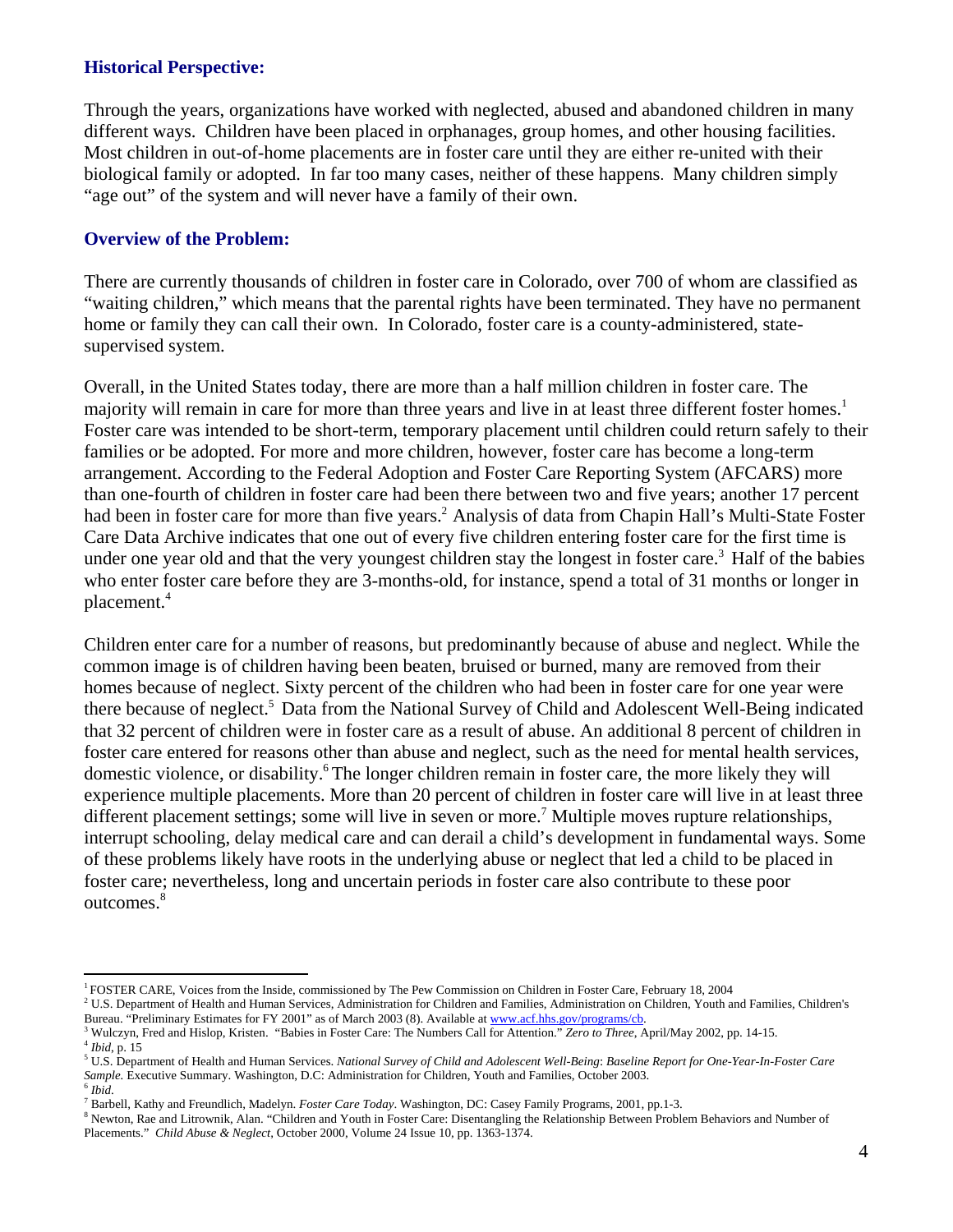### **Critical Timing:**

For a child who is waiting for a family, even the smallest delay can seem like a lifetime. Although some of the recommendations in this report require legislative or administrative approval, others can be implemented immediately upon acceptance of this report. For recommendations requiring funding and/or support from the private sector, there needs to be a concerted effort to recruit support as soon as possible.

**In the spirit of the Committee's goal to attain a successful, life-long permanency placement for every "waiting" child in the State of Colorado, and as requested in the three charges to the Committee, the Lieutenant Governor's Committee to Promote Adoption makes the following 16 recommendations (not listed in any particular order):** 

|                         | Recommendation 1 Encourage earlier participation by relatives to avoid a delay in finding a                        |  |  |  |  |  |
|-------------------------|--------------------------------------------------------------------------------------------------------------------|--|--|--|--|--|
|                         | permanent home for a child caused by a potential legal custodian coming forward                                    |  |  |  |  |  |
|                         | late in the process, including the day of the Termination of Parental Rights (TPR)                                 |  |  |  |  |  |
|                         | hearing.                                                                                                           |  |  |  |  |  |
|                         | <b>Recommendation 2</b> Prevent delays in finding a permanent home for a child due to illicit drug use by parents. |  |  |  |  |  |
|                         | <b>Recommendation 3</b> Expedite Termination of Parental Rights (TPR) appeals in the Court of Appeals.             |  |  |  |  |  |
| <b>Recommendation 4</b> | Reduce the length of time to finalize adoptions.                                                                   |  |  |  |  |  |
|                         | <b>Recommendation 5</b> Clarify the issue of when a child is legally free for adoption.                            |  |  |  |  |  |
| <b>Recommendation 6</b> | Create a better flow of completed adoptive home studies between county                                             |  |  |  |  |  |
|                         | departments of social services.                                                                                    |  |  |  |  |  |
|                         | Recommendation 7 Assure that the adopted child has appropriate coverage for their health care needs.               |  |  |  |  |  |
|                         | <b>Recommendation 8</b> Improve public perception of adoption.                                                     |  |  |  |  |  |
|                         | Recommendation 9 Implement the existing statute regarding continuances of Dependency and Neglect cases             |  |  |  |  |  |
|                         | with more consistency and thoroughness.                                                                            |  |  |  |  |  |
|                         | Recommendation 10 Develop a centralized Colorado Adoption Resource and Education (CARE) Center.                    |  |  |  |  |  |
|                         | <b>Recommendation 11</b> Review and recommend required worker characteristics and training processes               |  |  |  |  |  |
|                         | for adoption personnel, both public and private.                                                                   |  |  |  |  |  |
|                         | Recommendation 12 Standardize home studies and other adoption programs by using the California                     |  |  |  |  |  |
|                         | Structured Analysis Family Evaluation (SAFE) program as a model <sup>9</sup>                                       |  |  |  |  |  |
|                         | <b>Recommendation 13</b> Adopt the slogan: Adopt Colorado Kids, Change A Life Forever and promote                  |  |  |  |  |  |
|                         | adoption by encouraging families to inquire about how to adopt.                                                    |  |  |  |  |  |
|                         | <b>Recommendation 14</b> Encourage the interest and involvement of communities of faith to recruit 1000 foster and |  |  |  |  |  |
|                         | adoptive families.                                                                                                 |  |  |  |  |  |
|                         | Recommendation 15 Monitor the impact of adoption subsidies on the rate of adoption.                                |  |  |  |  |  |
|                         | Recommendation 16 Provide Internet access and a toll-free phone line with rapid follow-up responses                |  |  |  |  |  |
|                         | to inquiring families, maintaining contact with them until they are actively                                       |  |  |  |  |  |
|                         | engaged in the process of adoption. Modify the current "Change A Life Forever"                                     |  |  |  |  |  |
|                         | website to be more user friendly for those in need of information regarding                                        |  |  |  |  |  |
|                         | adoptions, post-adoptive services and the adoption process.                                                        |  |  |  |  |  |
|                         |                                                                                                                    |  |  |  |  |  |
|                         |                                                                                                                    |  |  |  |  |  |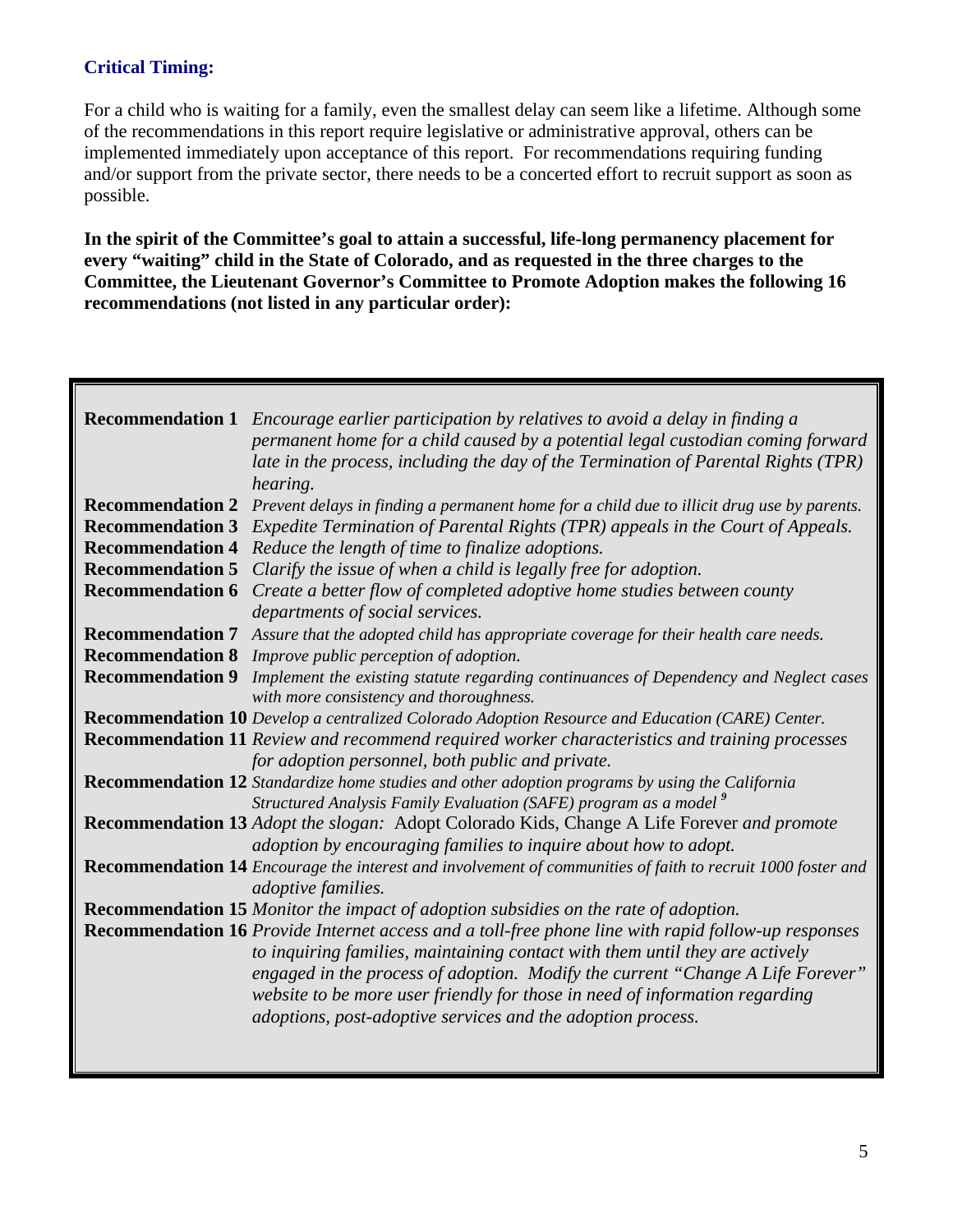#### **CHARGE 1**

**Review pertinent laws, regulations, judicial procedures, and other support systems that impact the state's adoption system and:**

- **A. Determine which of these impede the goal of timely adoptions; and**
- **B. Issue specific recommendations as to how Colorado can create an adoption-friendly system free of biases, laws, and policies that needlessly complicate or delay the adoption process.**

#### **Recommendation 1**

Encourage earlier participation by relatives to avoid a delay in finding a permanent home for a child caused by a potential legal custodian coming forward late in the process, including the day of the Termination of Parental Rights (TPR) hearing.

**Why:** Permanency for children is delayed when relative options come forward the day of the TPR because another placement hearing is then set for  $90 - 120$  days, and adoptive possibilities cannot be pursued until relatives are evaluated.

#### **How:**

- Emphasize good practice of concurrent planning by adoption workers.
- Statutory change:

Legend: Text in *italics* – strike. Text in BOLD CAPS – add.

#### Section 19-3-605

Request for placement with family members (1) following an order of termination of the parentchild relationship, the court shall consider, but shall not be bound by a request that guardianship and legal custody of the child be placed in grandparent, aunt, uncle, brother, or sister of the child. When ordering guardianship of the person and legal custody of the child, the court shall give preference to a grandparent, aunt, uncle, brother, or sister of the child. When such relative has made a request therefore and the court determines that such placement is in the best interests of the child. Such request must be submitted to the court *prior to the commencement of the hearing on petition seeking the termination of the parent-child legal relationship*. **WITHIN 20 DAYS OF THE DATE OF FILING OF THE MOTION SEEKING THE TERMINATION OF THE PARENT-CHILD LEGAL RELATIONSHIP.** 

- **Who:** The General Assembly, working with adoption advocates.
- **Timeline:** 2005 Legislative Session.
- **Status:** Pending draft legislative proposal.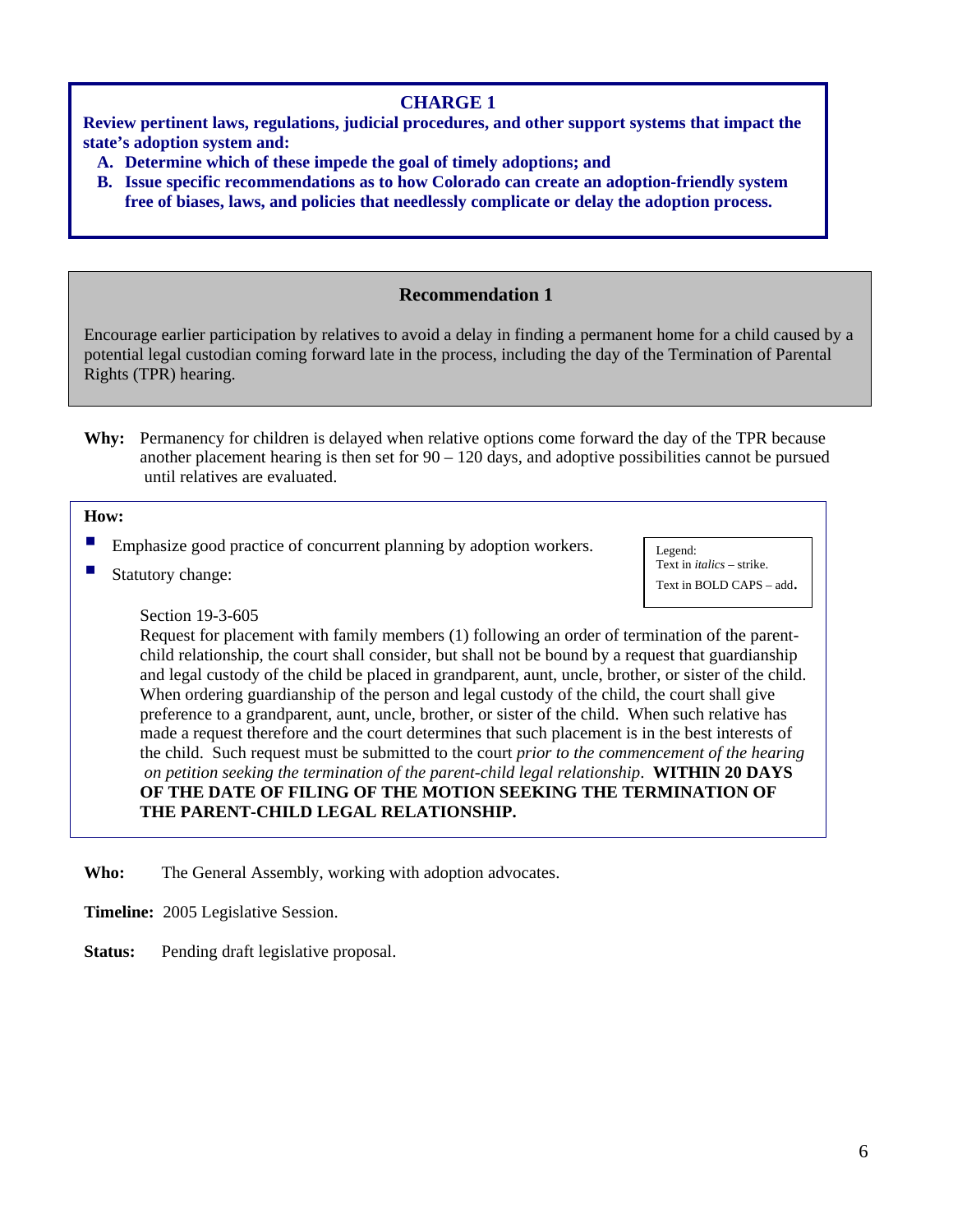Prevent delays in finding a permanent home for a child due to illicit drug use by parents.

**Why:** Rehabilitation of drug abusing parents is extremely difficult and lengthy and can cause significant delays in achieving permanency for children. In addition, drug use and manufacturing can have negative and long-lasting effects on children.

#### **How:**

- Change statutory language at the adjudication and termination stages:
- Section 19-3-102. Neglected or Dependent Child.
	- (1) A child is neglected or dependent if:

Legend: Text in *italics* – strike. Text in BOLD CAPS – add.

- (g) **AT BIRTH THE CHILD TESTS POSITIVE FOR EITHER A SCHEDULE I OR SCHEDULE II CONTROLLED SUBSTANCE, AS DEFINED IN C.R.S.**  (h) **18-18-203 OR C.R.S. 18-18-204.**
- Section 19-3-604. Criteria for termination.
	- (1) The Court may order a termination of the parent-child relationship upon the finding by clear and convincing evidence of any one of the following:

 (b) That the child is adjudicated dependent or neglected and the court finds that no appropriate treatment plan can be devised to address the unfitness of the parent or parents. In making such a determination, the court shall find one of the following as the basis for the unfitness:

#### (c) **AT BIRTH THE CHILD TESTS POSITIVE FOR EITHER A SCHEDULE I OR SCHEDULE II CONTROLLED SUBSTANCE, AS DEFINED IN C.R.S. 18-18-203 OR C.R.S. 18-18-204.**

Who: The General Assembly, working with adoption advocates.

**Timeline:** 2005 Legislative Session.

Status: Pending draft legislative proposal.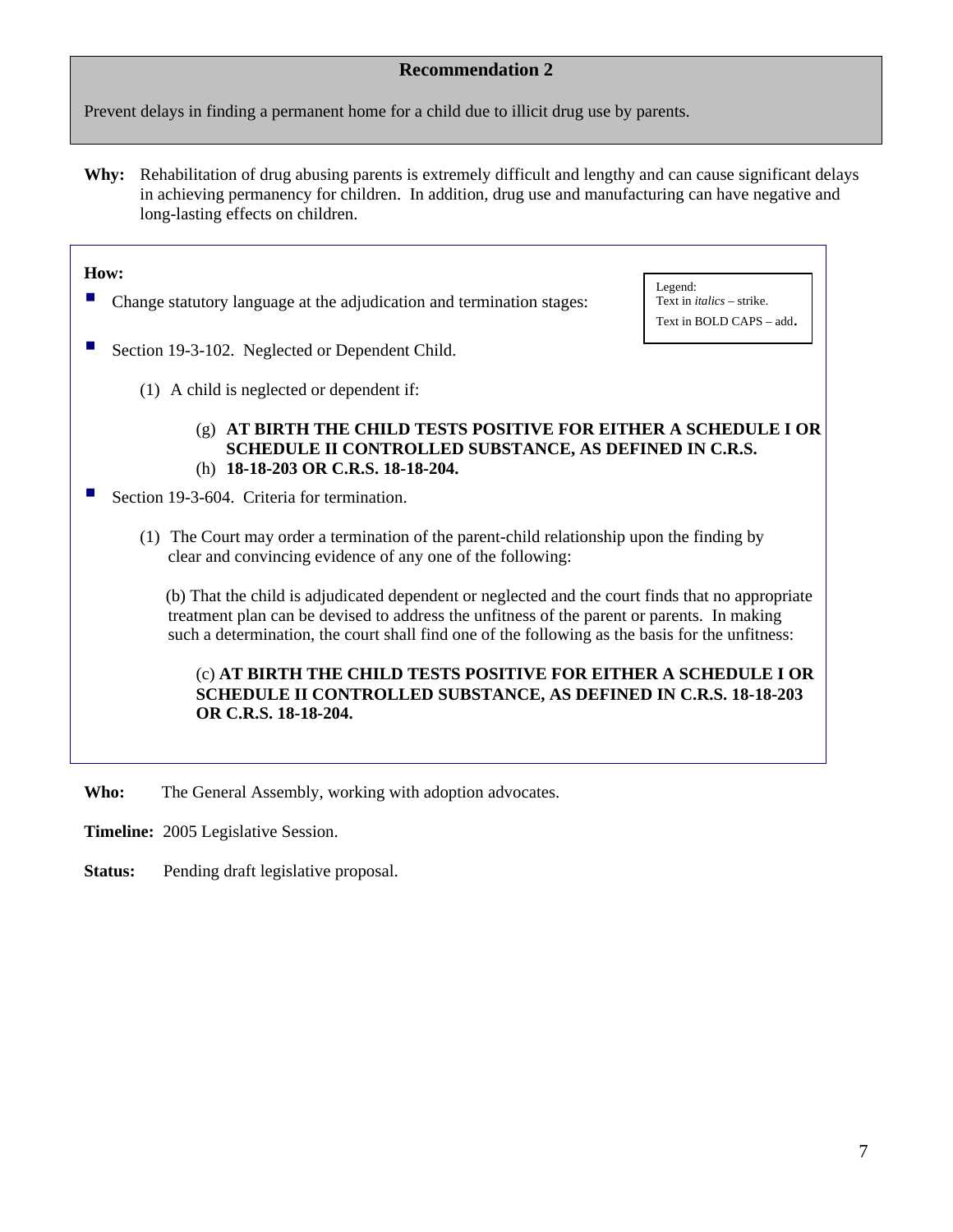Expedite Termination of Parental Rights (TPR) appeals in the Court of Appeals.

**Why:** Although the Court of Appeals tries to expedite cases, appeals have taken a year or more, thus delaying permanency for children.

#### **How**:

- Support the recommendations of the Appellate Symposium to expedite the appeals process.
- Support the rule changes proposed at that symposium, i.e. Rule 3.4. Appeals from Proceedings in Dependency or Neglect.

**Who:** Agencies responsible for implementing rules of procedure.

**Timeline:** Proposed January 1, 2005 implementation date.

#### **Status:**

- 1) Rules have been presented for public comment.
- 2) Rules have been redrafted (see Rule 3.4. *Appeals from Proceedings in Dependency or Neglect.*)
- 3) Rules were presented to the Supreme Court on June 9th.
- 4) Rules will go to the Rules Committee with a proposed January 1, 2005 implementation date.

#### **Recommendation 4**

Reduce the length of time to finalize adoptions.

**Why**: Court docket overloads negatively affect the finalization of some adoptions. Wait time needs to be clarified. There is a need to clarify judicial interpretation of the statutes as they now stand.

#### **How**:

19-5-210(2) Change the Statute to read:



(2) In stepparent, custodial, or kinship adoptions, the court shall hold a hearing on the petition no sooner than six months after the date *of the placement* **THE CHILD BEGINS TO LIVE IN THE POTENTIAL ADOPTIVE HOME** unless for good cause shown that time is extended or shortened by the court.

**Who**: The General Assembly, working with adoption advocates.

**Timeline:** 2005 Legislative Session.

**Status:** Pending draft legislative proposal.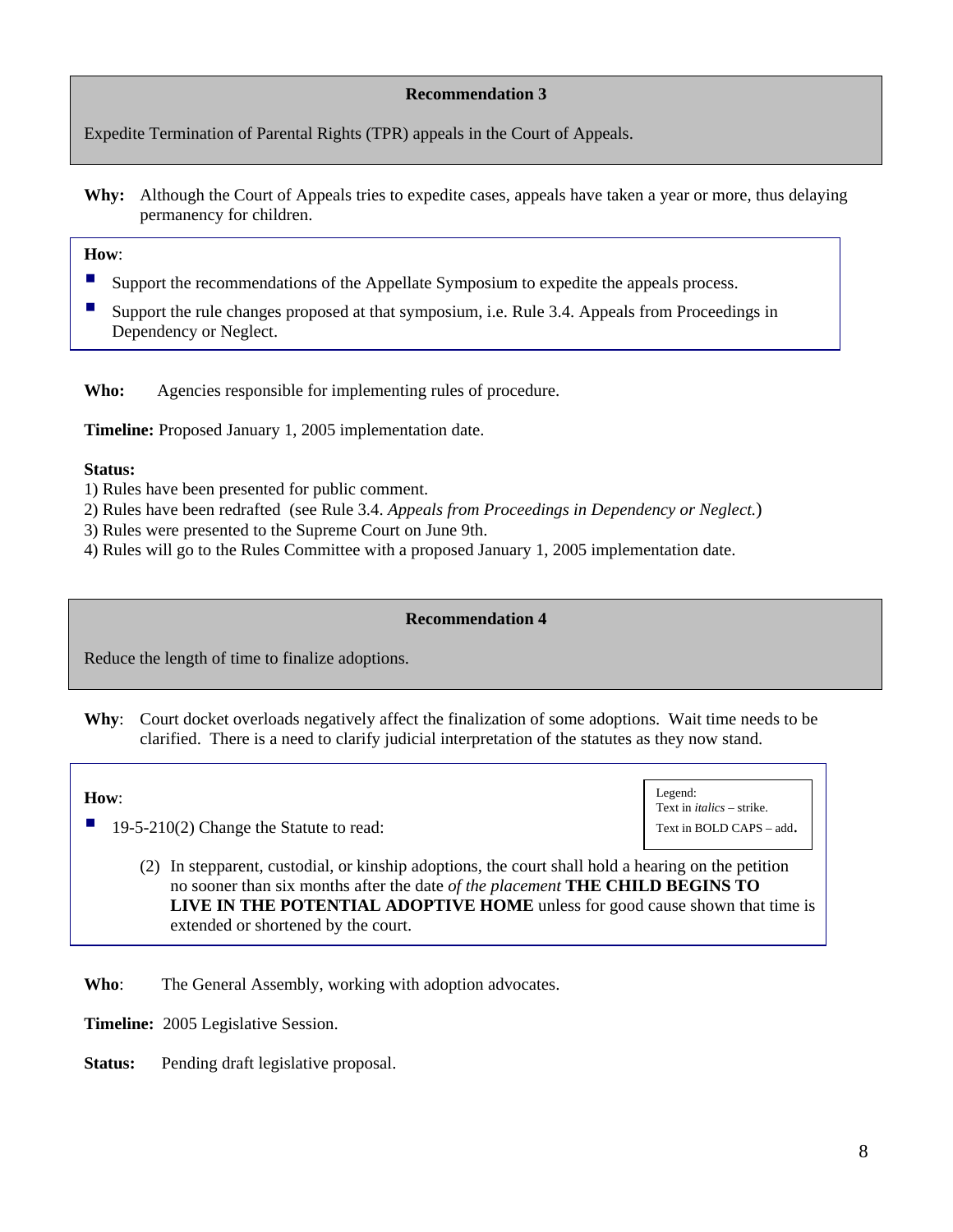Clarify the issue of when a child is legally free for adoption.

**Why**: Although there is a 90-day limitation to annul and adopt (19-5-214), some county attorneys feel the statute is unclear. They also indicate that when there is not a birth father indicated on the birth certificate, any man could come forward at any time and allege he is the birth father. County departments must then complete a paternity test and, if it is positive, adjudicate as to that father, complete a treatment plan, etc. There have been instances of this occurring when children have been in adoptive placements for a long period of time.

#### **How**:

Issuance of an agency letter from the Colorado Department of Human Services to all county Departments of Social Services clarifying the department's interpretation of Statutory Amendment 19-5-214 and Rule Amendment 6.2 of Colorado Rules of Juvenile Procedure:

#### **19-5-214 is amended to read**:

- (1) No final decree of adoption shall be attacked by reason of any jurisdictional or procedural defect after the expiration of ninety days following the entry of the final decree; except that, in cases of stepparent adoption, no final decree of adoption shall be attacked by reason of fraud upon the court or fraud upon a party, whether or not there is a jurisdictional or procedural defect, after the expiration of one year following the entry of the final decree of adoption.
- (2) When a final decree of adoption is attacked on any basis at any time, the court shall consider the best interests of the child, taking into account the factors set forth in section 14-10-124, CRS. The court shall sustain the decree unless there is clear and convincing evidence that the decree is not in the best interests of the child.

#### **Rule 6.2 of the Colorado Rules of Juvenile Procedure is amended to read**:

- (a) Every decree in adoption shall be in conformance with the Colorado Children's Code, and shall include, but not be limited to:
- (3) A finding that the child is available for adoption; that written consents of all persons, as provided by law, are on file with the court and are valid; that the rights of all parents, whether known or unknown, have been terminated or that such parents have been given notice of a right to a hearing on fitness, pursuant to Section 19-3-102, CRS.

**Who**: Colorado Department of Human Services.

**Timeline:** 60 days from finalization of report.

**Status:** Pending draft rulemaking procedures.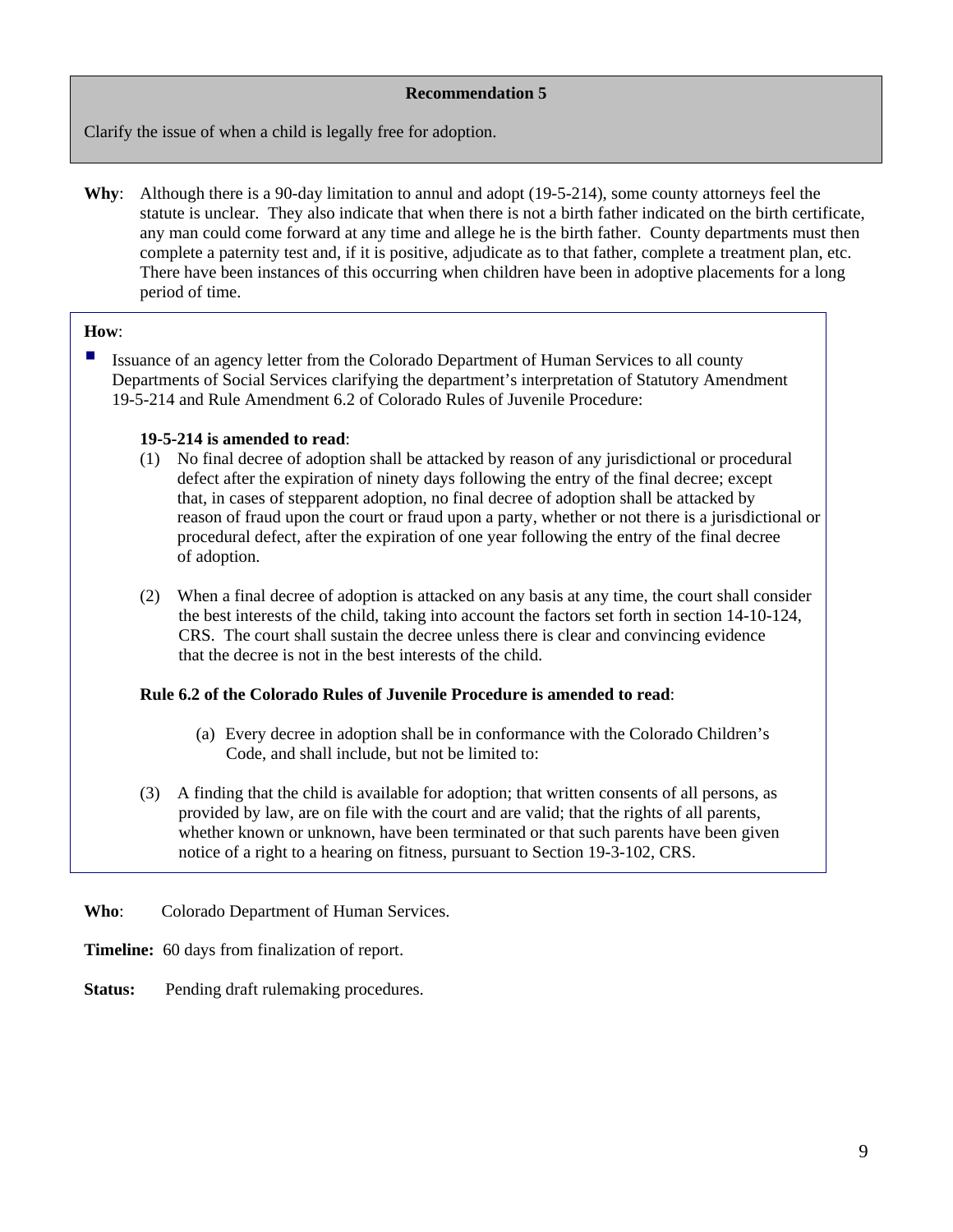Create a better flow of completed adoptive home studies between county departments of social services.

**Why:** If a family has a completed home study and moves to a different location, or for some other reason is unable to utilize the study within the new county Department of Social Services, it is difficult to move that study to another county department for their possible use. This can cause problems in the availability of adoptive families for waiting children.

**How:**

- The Colorado Department of Human Services would implement a rule change in Volume VII to promote adoptive study exchange and reciprocity between county Departments of Social Services.
- **Who**: The Colorado Department of Human Services would submit a proposed rule change to the State Board of Human Services for consideration.

**Timeline:** 60 days from finalization of report.

**Status:** Standardization of Home Studies is currently being evaluated (see Recommendation 13).

#### **Recommendation 7**

Assure that the adopted child has appropriate coverage for their health care needs.

**Why**: Some children available for adoption have special health care needs that can serve as a barrier to their adoption. Families considering adoption may be reluctant to commit to adopting a child with such special health care needs out of concern for the financial burden of providing health care. Colorado currently provides Medicaid coverage for children in subsidized adoption, but statutory authority for doing so needs clarification.

**How:** Statutory change: addition of new paragraph.

Legend: Text in BOLD CAPS – add.

 Section 26-4-301 Optional provisions – optional groups. The federal government allows the state to select optional groups to receive medical assistance. Pursuant to federal law, any person who is eligible for medical assistance under the optional groups specified in this section shall receive both the mandatory services specified in sections 26-4-202 and 26-4-203 and the optional services specified in sections 26-4-302 and 26-4-303. Subject to the availability of federal financial aid funds, the following are the individuals or groups, which Colorado has selected as optional groups to receive medical assistance pursuant to this article:

#### (r) **INDIVIDUALS IN ADOPTIONS SUBSIDIZED IN FULL OR IN PART BY A PUBLIC AGENCY.**

**Who:** The General Assembly, working with adoption advocates.

**Timeline:** 2005 Legislative Session.

**Status:** Pending draft legislative proposal.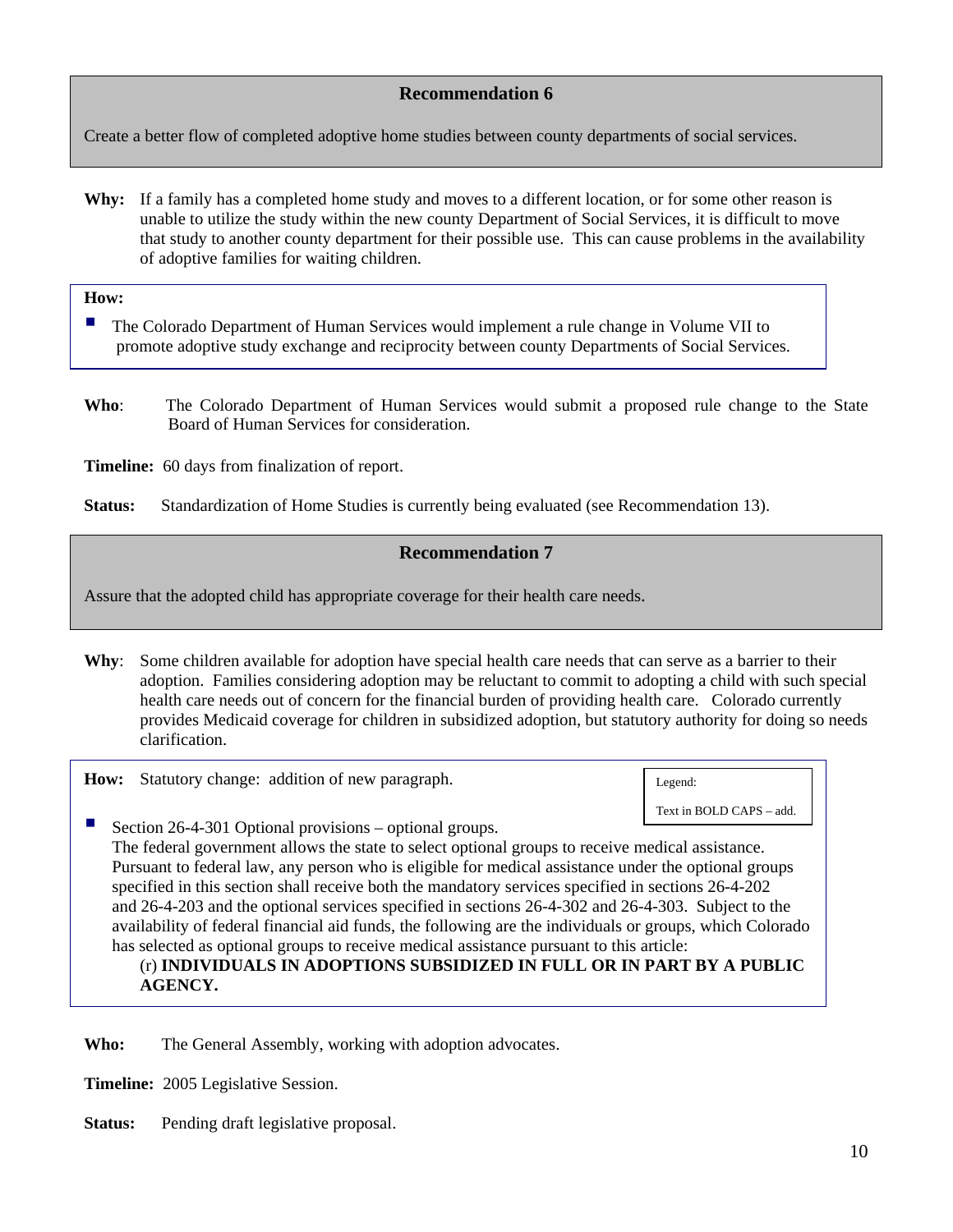Improve public perception of adoption.

**Why:** Because adoption hearings are closed to the public, the positive aspects of the finalization hearing are not promoted. National studies have shown that many persons do not adopt because of fears about the adoption process. Opening adoption hearings on an optional basis and promoting them could possibly counter concerns, "untruths" and a negative public perception of the adoption process.

#### **How:**

- **Establish an annual Colorado Adoption Day in the month of November corresponding with National** Adoption Day.
- Invite local news coverage to promote various adoption finalizations and other public awareness events initiated by adoptive parent groups and advocates for permanence.
- Statutory change:

Legend:

 **19-5-210(5) is amended to read:** 

Text in BOLD CAPS – add.

**(4)** All hearings with reference to adoption shall be closed to the public and, in the discretion of the court, to any child who is the subject of adoption and who is under twelve years of age, but the court may interview the child whenever it deems proper. **UPON THE MOTION OF ANY PARTY OR UPON THE COURT'S OWN MOTION, THE COURT MAY ORDER THAT AN ADOPTION HEARING BE OPENED TO THE PUBLIC IF THE COURT FINDS THAT OPENING THE HEARING IS IN THE BEST INTERESTS OF THE CHILD OR CHILDREN WHO ARE THE SUBJECT OF THE ADOPTION HEARING, AND THAT THE POTENTIAL ADOPTIVE PARENTS HAVE CONSENTED.** 

**Who:** The Colorado Governor, upon a yearly resolution initiated by recommendation of the Lt. Governor, Departments of Social Services, adoption professionals, adoptive parent volunteers, media, and the General Assembly working with adoption advocates.

**Timeline:** November 2004 (2005 Legislative Session for statute changes).

**Status:** Pending draft legislative proposal.

#### **Recommendation 9**

Implement the existing statute regarding continuances of Dependency and Neglect cases with more consistency and thoroughness.

**Why**: Continuances of Dependency and Neglect cases slow down permanency for children. In some situations attorneys have pressed for continuances even though clients have disappeared. This is already addressed in statute, but it needs to be implemented consistently.

**How**:

- Work with the Office of Judiciary to clarify this issue in the state's judicial districts.
- Educate judges on the implementation of the statute.

**Who:** State Court Administrator's Office and Court Improvement Committee of the Supreme Court.

**Timeline:** 60 days from finalization of report.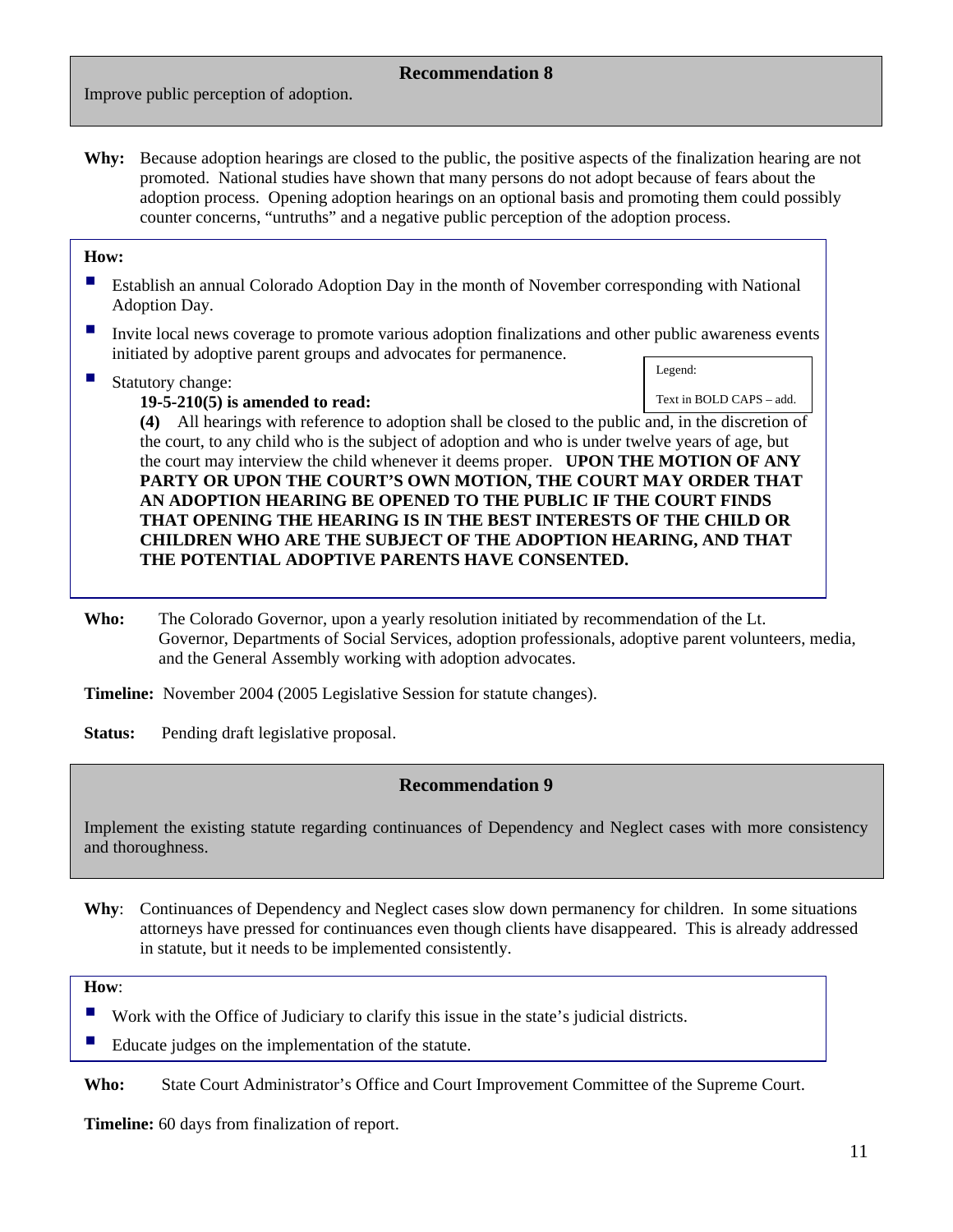#### **CHARGE 2**

**Provide prospective adoptive families with statewide, centralized assistance regarding the adoption process, both pre and post-adoption.**

#### **Recommendation 10**

Develop a centralized Colorado Adoption Resource and Education (CARE) Center.

**Why:** 

#### **Pre-Adoption**

The process of adopting foster children in a state-supervised, county-administered system can be overwhelming for potential adoptive families. Despite numerous and ongoing recruitment campaigns, many prospective adoptive families still do not understand foster adoption. Prospective parents should be educated about all aspects of adopting "waiting" children, including the joy and enrichment that adoption brings. They should know where to go and what to do to be successful in adopting, and they must understand the unconditional commitment necessary. They must also have assurances that they will receive help throughout the process.

Families who adopt foster children should have the same support and assistance as families who pay for private adoptions. Everyone going through the process of adopting Colorado's "waiting" children deserves to be represented and informed every step of the way. Potential adoptive families must not be allowed to "slip through the cracks" for lack of follow up and support. As counties face increasing budget constraints, the resources available for adoption recruiting and support at the county level have diminished.

#### **Post-Adoption**

When an adoption is finalized, families often lose resources (e.g. respite care, social worker support and counseling) which were available prior to the adoption. They may need assistance locating medical, educational, mental health and other support services, including respite or other out-of-home care.

The best recruiters for new adoptive families are adoptive families with positive experiences who felt supported all the way through the adoption process and post-adoption period. When families do not receive appropriate post-adoption support, the children may spend a great deal of time, even years, in out- of-home placements. Such adoption experiences are very expensive for both the family and the state and make recruitment of families more difficult.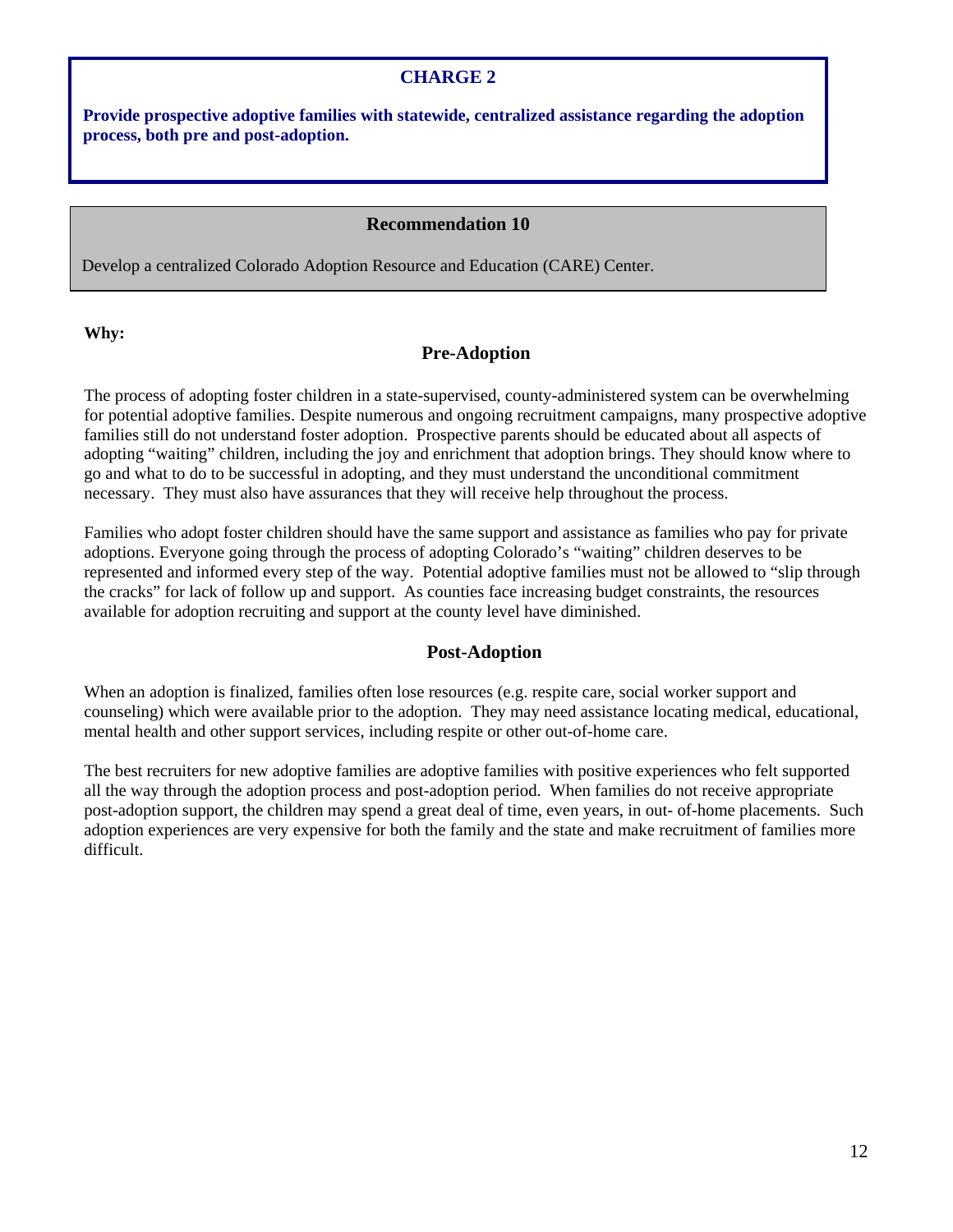**How:** Develop or recruit an organization or organizations to provide the following services to supplement and augment services provided by existing agencies:

#### **Pre-Adoption**

- Assist potential adoptive families with the application process.
- Help eliminate some of the "mysteries" and "myths" surrounding the adoption process for potential adoptive parents.
- Provide assistance in completing all necessary paperwork, assuring that classes and orientations are available.
- Provide a pre-screening process for potential adoptive families prior to the application process, so that counties can maximize time and effort with families that will eventually adopt.
- Serve as a resource for all counties' Children's Services departments and adoption personnel.
- Follow up with all inquiries from recruiting campaigns until prospective applicants either adopt or opt out.
- Be an advocate and agent for potential adoptive families throughout the adoption process.

#### **Post-Adoption**

- Develop and coordinate support groups for adoptive families.
- Assist the family in finding therapeutic, medical and other resources.
- **Provide a "buddy" or "mentoring" family for the new adoptive family.**
- Maintain a complete list of respite care providers.
- Provide a 24-hour help line.
- Provide monthly workshops and other resources, such as an extensive library, including videotapes and audiotapes.
- Provide or coordinate training for medical, legal, educational and mental health professionals in the special needs and unique aspects of growing up adopted in our society.

**Who:** An agency or organization(s), chosen through a competitive selection process through the state. This organization will be designated as the Colorado Adoption Resource and Education (CARE) Center, and will be supported by the Colorado Department of Human Services and Colorado Counties, Inc. as the central organization to provide the above-described services. Volunteer adoptive parents can help staff the CARE Center. Faith-based organizations, private businesses providing service in kind (facilities, supplies, and support resources), private child placement agencies and other adoption organizations can all work with the CARE Center to provide assistance to the counties and to adoptive families.

#### **Potential Funding Sources:**

.

Private Businesses Government Grants Foundations/Private Grants Adoption Incentive Funds County Contracts (counties voluntarily contracting services from the CARE Center) Adoptive families who become "members" to support the CARE Center

**Timeline:** Process to start December 2004.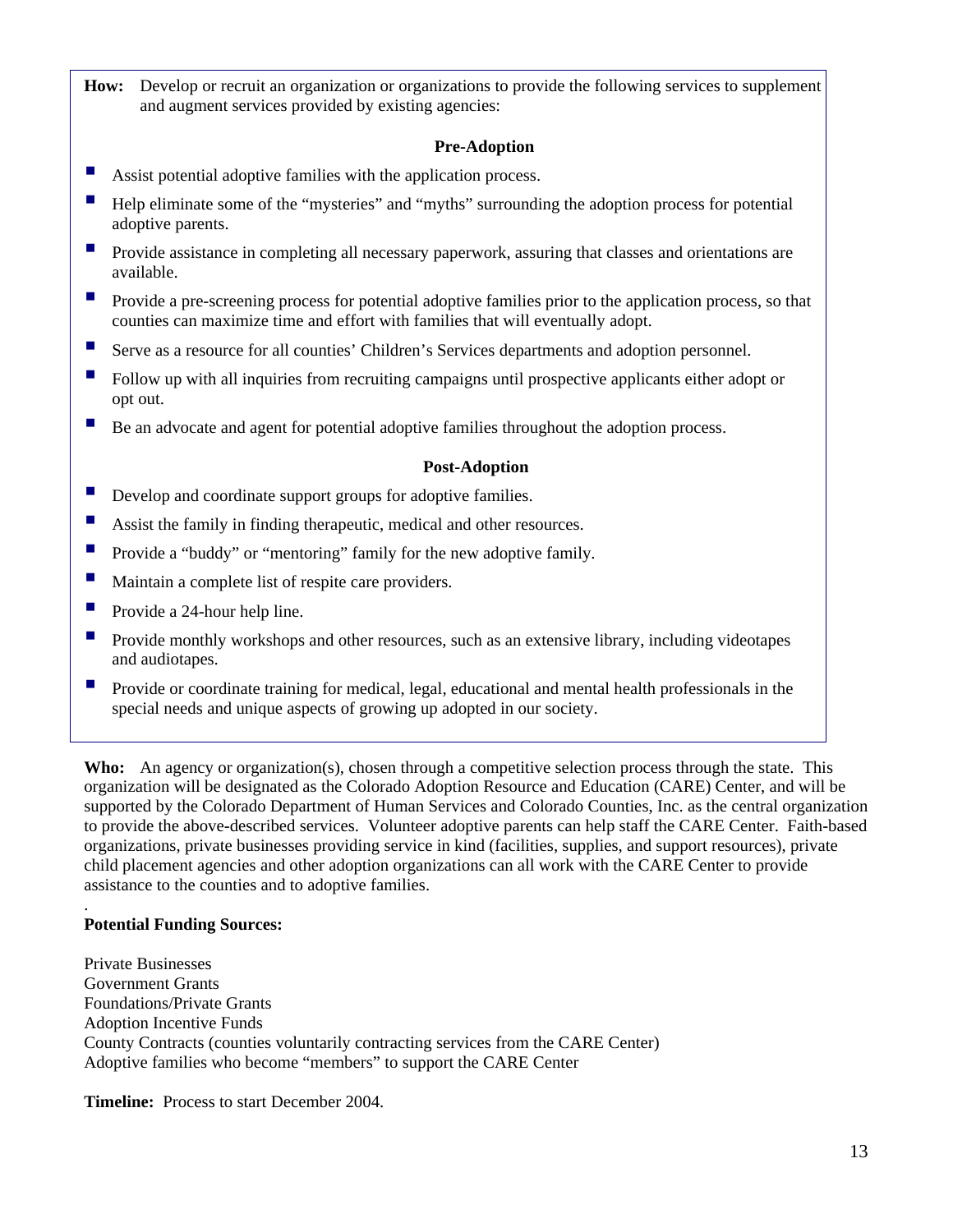Review and recommend required worker characteristics and training processes for adoption personnel, both public and private.

**Why:** To assure that caseworkers are properly trained to understand and address the needs of potential adoptive families, both pre and post-adoption, and possess the necessary skills to create comfortable environments for potential adoptive families.

To balance the formalities of the adoption process with the ability to better explain rules and/or regulations and their necessity, and ensure that caseworkers are experienced and well prepared to provide both pre and post-adoption support to adoptive families.

#### **How:**

- Have new caseworkers participate in "shadowing" programs with experienced adoption and family workers.
- Have all adoption workers participate in yearly or bi-annual client satisfaction evaluations and/or assessments.
- Recommend specialized cultural competency training to be developed in conjunction with the current mandatory computer based training, new worker core and legal preparation training. This training would more closely address the diversity in families (i.e. kinship, grandparents raising grandchildren, ethnic differences, couples affected by infertility, alternative family structures, etc.), worker sensitivity and biases, and effective communication between workers and families.
- Utilize adoptive families or foster families as support systems and/or mentors for caseworkers and their dealings with new and prospective adoptive families.
- Recommend curriculum development or additional programming for social work students who are pursuing degrees at colleges and universities.
- Encourage local colleges and universities to include brief experience working within Departments of Social Services in internship/field placements for Bachelors in Social Work (B.S.W.), Masters in Social Work (M.S.W.) and PhD students (regardless of specialization).
- Utilize the Colorado Department of Human Services workforce development services, local county Departments of Social Services, adoptive parents, and adoption support agencies (i.e. Adoption Exchange, etc) and review established cultural sensitivity programs.
- Establish a statewide Training Conference (i.e. Child Welfare Annual Conference, Colorado Coalition for Adoptive Families [COCAF]).
- **Who:** County agencies, along with public and private adoption agencies in a collaborative effort to develop shadowing programs. Colleges and Universities working on curriculum development.

**Timeline:** Six months after finalization of report.

**Status:** Colorado Department of Human Services personnel are currently working to modify training provided to county caseworkers. Lines of communication with the above-mentioned entities need to be established by other state departments in order to follow through with these recommendations.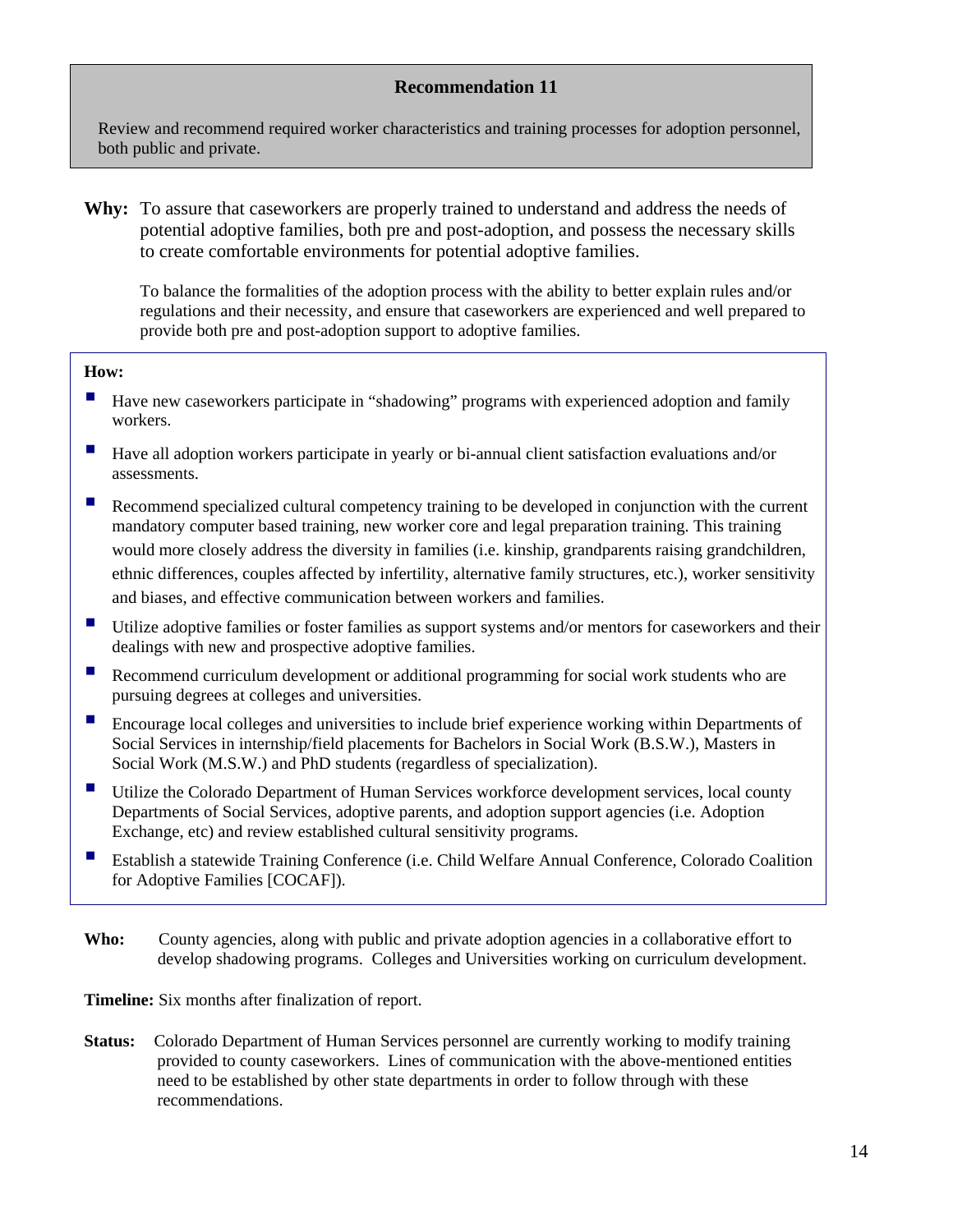Standardize home studies and other adoption programs by using the California Structured Analysis Family Evaluation (SAFE) program as a model. **<sup>9</sup>**

**Why:** There needs to be greater uniformity of county adoption services and programs, such as subsidies and home studies, so that they are consistent and interchangeable from county to county. Families who are interested in fostering or adopting must complete a family assessment, but county departments and child placement agencies each follow a different set of rules identifying the content of the assessment. Colorado does not have a standardized home assessment tool.

#### **How:**

- By using the best and most proven elements of the SAFE program.
- By implementing a statewide system, using proven methods developed by counties participating in a pilot program of implementation.

**Who:** County adoption workers and Children's Services Departments, Colorado State Department of Human Services personnel and private agencies.

- **Timeline:** The SAFE Pilot began July 2004 and will end December 2004. In September 2004, the original work group and training participants will convene to discuss preliminary recommendations about utilizing the instrument statewide and to identify the need for additional training. The work group will reconvene in December 2004 to discuss their final recommendations about statewide implementation.
- **Status:** The State contracted with the Consortium for Children in California to conduct a two-day training on May 26, 2004 for the counties and private agencies that participated in the SAFE Pilot. Each of the pilot participants have identified key staff and a supervisor to attend the training. The State has also provided four slots for representatives from the Colorado State Foster Parent Association and the Colorado Coalition of Adoptive Families to participate in the training.

#### **CHARGE 3**

**Develop a public relations and educational campaign to increase awareness of a child's need for permanency, to recruit permanency families, to dispel adoption "untruths" and to promote adoption.**

#### **Recommendation 13**

Adopt the slogan: *Adopt Colorado Kids, Change A Life Forever* and promote adoption by encouraging families to inquire about how to adopt.

**Why:** There are more than 700 children in foster care in Colorado who wait for families. This slogan associates the message with pre-existing and parallel state and national campaigns, maximizing the impact.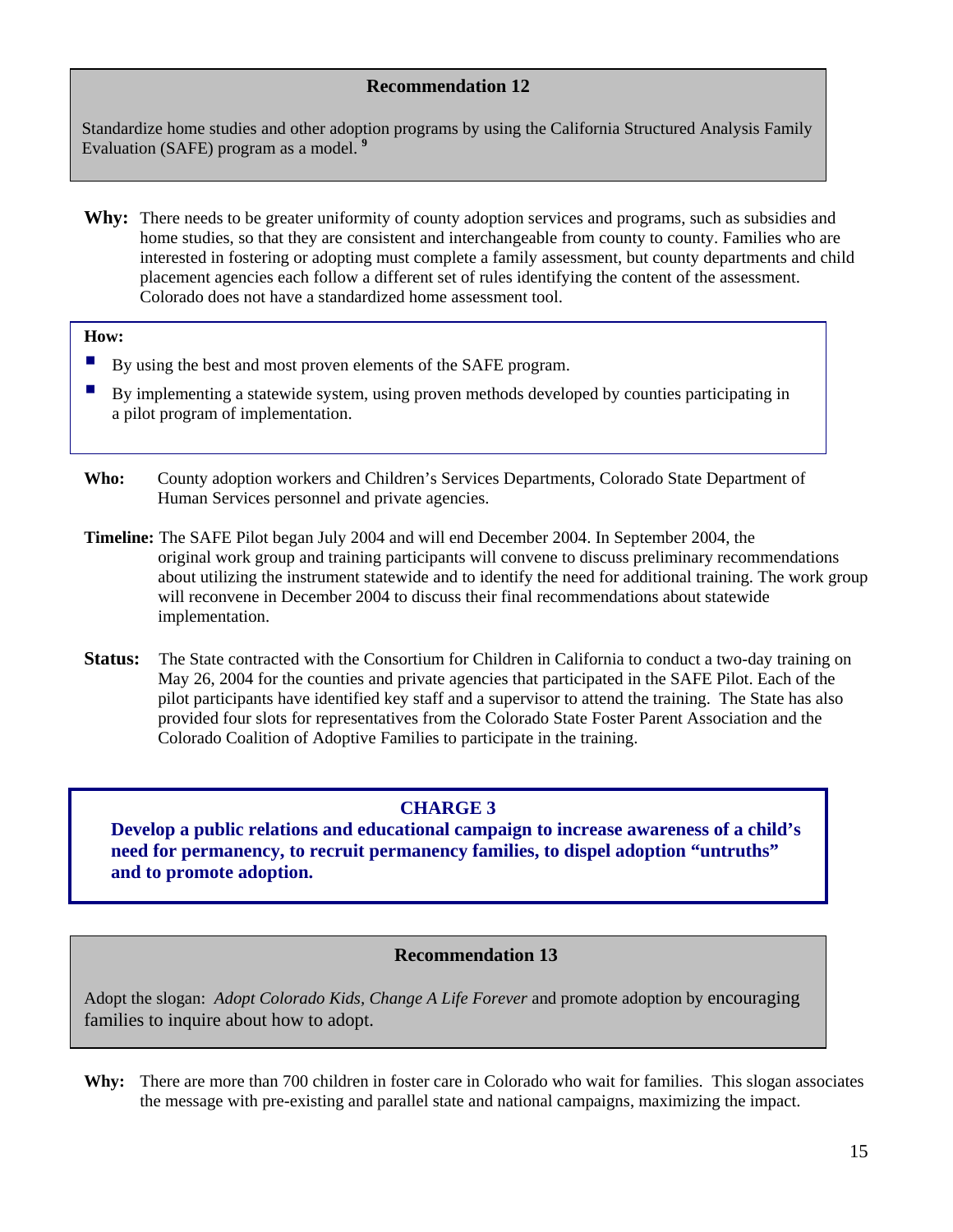#### **How:**

- Identify opportunities for public exposure via speaking events, radio and television and in print news outlets.
- Refer families who inquire about adoption to the CARE Center and/or 800 number.
- **Who:** Existing public and private partnerships. The Colorado Department of Human Services, The Adoption Exchange, Inc. and Health and Human Services Children's Bureau have existing campaigns to promote adoption, as do many counties and private licensed child placement agencies. This initiative will be integrated into those campaigns to maximize the impact of all.

**Timeline:** Beginning June 2004 and continuing through 2006.

#### **Recommendation 14**

Encourage the interest and involvement of communities of faith to recruit 1000 foster and adoptive families.

**Why:** Families who adopt children from the foster care system frequently turn to their faith communities for support.

#### **How:**

- Encourage one-on-one/minister-to-minister meetings with 500 ministers.
- Refer interested families to adoption information meetings and trainings at churches.
- Connect recruited families with the state response team for mentoring.
- **Who:** Colorado churches in partnership with the David's Dream collaboration, Colorado Department of Human Services, counties, and licensed private child placement agencies.

**Timeline:**2004-2006.

**Status:** Colorado churches have begun collaboration with Colorado Department of Human Services, counties, existing private, non-profit organizations, and the state response team to carry out this initiative as part of existing recruitment efforts.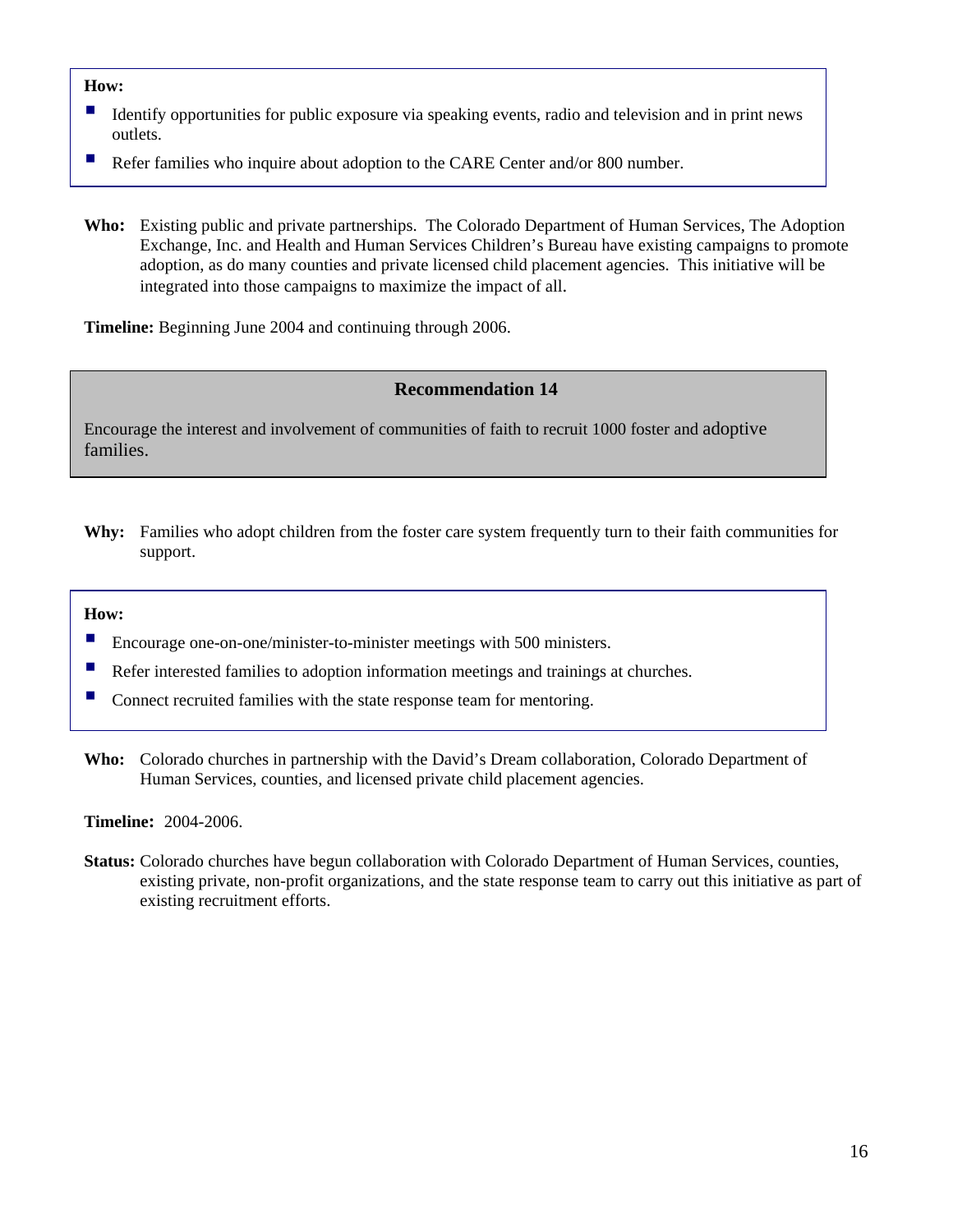Monitor the impact of adoption subsidies on the rate of adoption.

**Why:** National studies showed significant increases in adoptions of children from foster care once subsidies were instituted. The Committee recommends that Colorado determine whether adoption subsidies impact the responsiveness of families that this campaign attempts to recruit.

#### **How:**

- Conduct a three-year survey and report results.
- **Who:** Colorado Department of Human Services in consultation with Colorado Counties Inc. and private partners to identify a Colorado institution of higher learning to oversee the survey.

#### **Recommendation 16**

Provide Internet access and a toll-free phone line with rapid follow-up responses to inquiring families, maintaining contact with them until they are actively engaged in the process of adoption. Modify the current "Change A Life Forever" website to be more user friendly for those in need of information regarding adoptions, post-adoptive services and the adoption process.

**Why:** Studies report that families do not typically receive a warm welcome when they connect with a telephone voice message. Families become confused and often feel unwelcome when they initiate calls to various agencies to inquire. When urgent action is suggested through marketing efforts, families expect their offers to be received with an equal sense of importance. The present website is somewhat confusing, difficult to navigate and in places out of date. There is also a need for a constantly maintained website with updated representation of children available for adoption and updated links to other sites.

#### **How:**

- Provide rapid response to inquiring families using existing 800 number.
- Initiate second response to inquiring families within 24 hours of first inquiry.
- Maintain contact with the families until they drop out or are actively engaged with an agency in the process of adoption.
- Review all related web sites and establish consistent links to one another and to critical resources (e.g. "How to Adopt in Colorado" book and the National Adoption Information Clearinghouse) for ease in navigation.
- Testing of website by various county representatives.
- Redesign and collaboration with web-designer.
- Include capacity for "book shelf" information.
- Tie in with "211" information line.
- Encourage Colorado Department of Human Services and its partner adoption organizations to obtain volunteer personnel to keep their websites current.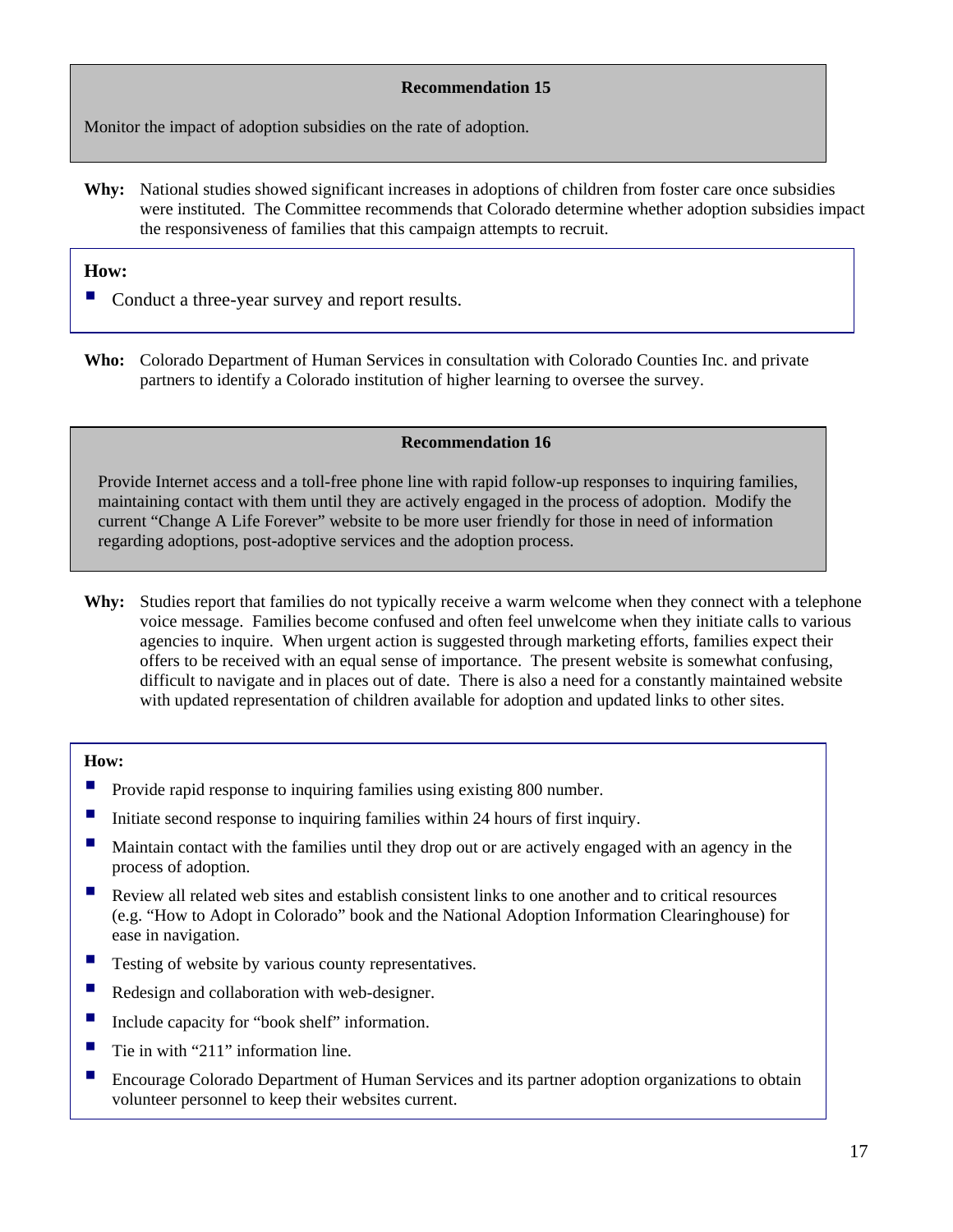- **Who:** Existing public and private partners in adoption service provision. Adoptive parents and other interested parties can volunteer to review websites to ensure that they are up-to-date and user friendly.
- **Timeline:**A toll-free phone line and response team began June 1, 2004, with funding from AdoptUSKids. Improved website: 60 days from finalization of report.
- **Status**: Colorado Department of Human Services has already begun this initiative in collaboration with private organization partners and U.S. Department of Health and Human Services Children's Bureau through its AdoptUSKids campaign.

#### **CONCLUSION**

**The problems facing children waiting in foster care are multifaceted and complex. Whenever a difficult decision must be made regarding this issue, the answer usually becomes clear if one stops and asks, "What is best for the child?" There are significant roles for everyone, including the Colorado General Assembly, State Agencies, adoption professionals, communities and families. The recommendations in this report, if acted upon, will vastly increase the possibility of attaining a successful, life-long permanency placement for every "waiting" child in the State of Colorado.** 

**The one thing no child should be asked to give up is his or her childhood. The Lieutenant Governor's Committee to Promote Adoption submits these recommendations as an action plan to end the crises facing all children waiting in foster care for a "forever family."**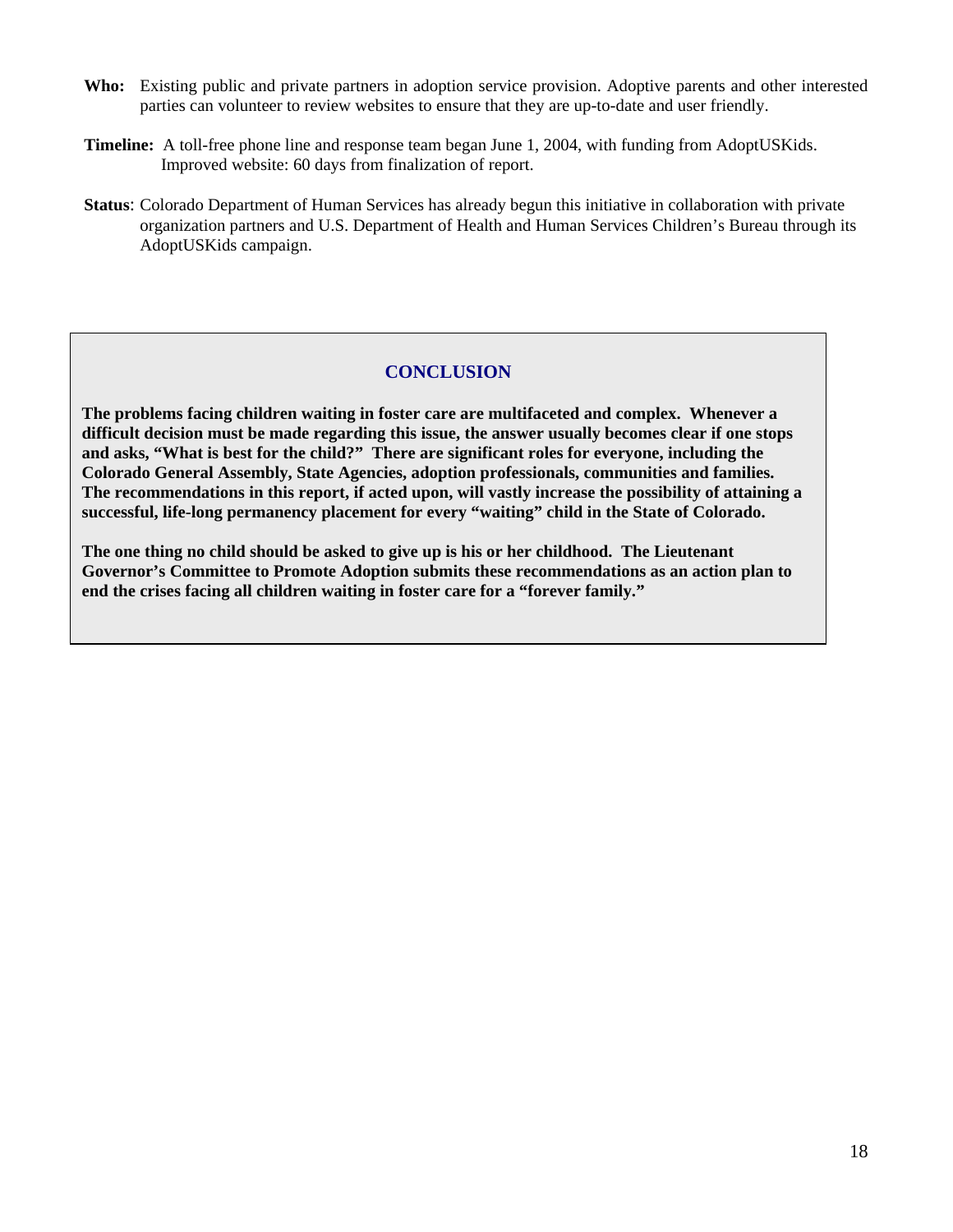#### ADDENDUM # A *(SEE RECOMMENDATION #13)*

#### REPORT ON STANDARDIZING THE HOME ASSESSMENT PROCESS

#### **Issue:**

Families who are interested in fostering or adopting must complete a family assessment. County departments and child placement agencies each follow a different set of rules outlined in Volume 7 identifying the content of the assessment. Colorado does not have a standardized home assessment tool.

#### **Background:**

During both the foster care and the subsidized adoption program audits performed by the State Legislative Auditors Office in 2002, it was noted that home assessments were inadequate. Colorado needs a uniform, consistent, structured format for assessing kinship, foster and adoptive homes.

The Colorado Department of Human Services assessed the SAFE (Structured Analysis Family Evaluation) that has been field tested and utilized statewide in California by both public and private agencies.

A workgroup was convened and met March 22 and April 8, 2004. The Committee was comprised of adoptive parents, foster parents, licensed child placement agencies who do both foster and adoption and county department line staff (Denver, Arapahoe, Jefferson, Mesa, Alamosa, Otero). Information about the SAFE Tool was shared at the Adoption Supervisors and Foster Care Coordinators meetings to give many counties the opportunity to participate in the pilot. The group recommended that the State pilot the SAFE Tool and provide training to those participating in the pilot. It was further recommended that the pilot last for six months commencing in July 2004 and end in December 2004 with a check-in with participants at three months. This would provide the State with interim feedback on the instrument.

#### **Current Status:**

The State contracted with the Consortium for Children in California to conduct a two-day training on May 26 and 27, 2004 at the Holiday Inn in Lakewood for the counties and private agencies that will be participating in the SAFE-Pilot. Each of the pilot participants identified key staff and a supervisor to attend the training. The State also provided training slots for representatives from the Colorado State Foster Parent Association and the Colorado Coalition of Adoptive Families to participate in the training. (Each group was given two slots.)

| Participating<br>Counties:                      | Denver                             | <b>Elbert</b>                | <b>Jefferson</b> | <b>Mesa</b> |
|-------------------------------------------------|------------------------------------|------------------------------|------------------|-------------|
| <b>Private Agencies</b><br><b>Participating</b> | <b>Adoption</b><br><b>Alliance</b> | <b>Catholic</b><br>Charities | Path, Inc.       |             |

Next Steps:

- ♦ The SAFE Pilot began July 2004 and will end December 2004.
- ♦ In September 2004, the original work group and training participants will convene to discuss preliminary recommendations about utilizing the instrument statewide and to identify the need for additional training.
- ♦ In December 2004, the work group will reconvene to discuss their final recommendations about statewide implementation. Given a favorable recommendation the Department will proceed to develop a work plan to implement the SAFE instrument statewide.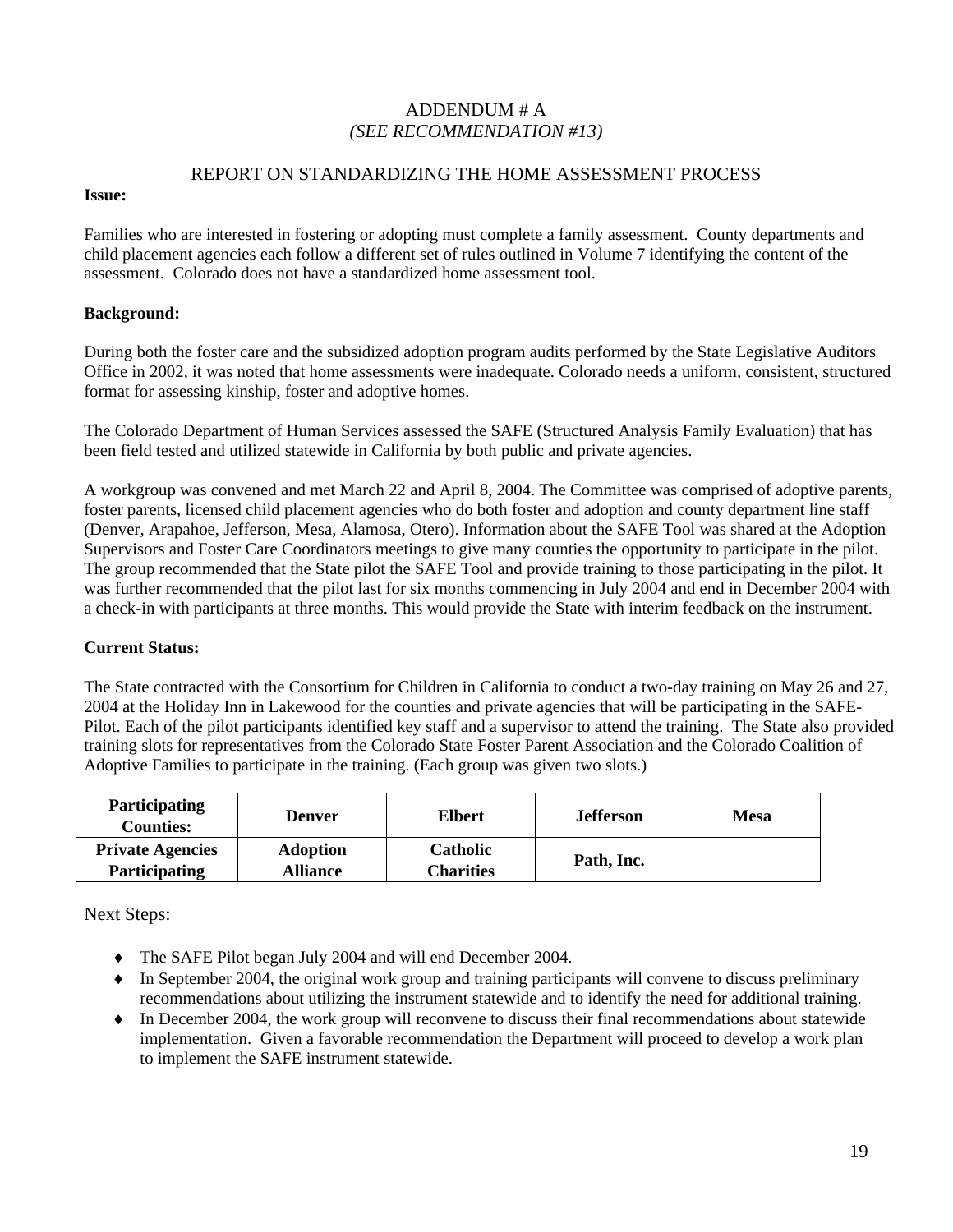#### SELECTED REFERENCES

- **1.** *Post-Permanency Services*By Madelyn Freundlich and Lois Wright, 2003 Casey Family Program Center for Resource Family Support 1808 Eye Street, NW, 5<sup>th</sup> Floor Washington, D.C., 20006 1(888)295-6727 http://www.caseyfamilyprograms.org/cnc/policy\_issues/post\_permanency\_services.htm Post-Permanency Services is the most comprehensive overview of what happens to children and youth after they have achieved their permanent plans.
- **2.** *Healing the Hole in the Heart* By Steve Christian National Conference of State Legislators 7700 East First Place Denver, CO 80230 (303)364-7700 www.ncsl.org Discusses the Utah Program, and summarizes recommendations to state legislators regarding the need for PAS programs.
- **3.** *Post-Adoption Services: Issues for Legislators* By Steve Christian NCSL State Legislative Report – Analysis of State Actions on Important Issues November 2002, Volume 27, Number 17 National Conference of State Legislators 7700 East First Place , Denver, CO 80230 (303)364-7700 www.ncsl.org
- **4.** *Strengthening Families and Communities: An Approach to Post-Adoption Services A White Paper* Casey Family Services, 2002
- **5.** *The Compass A Family Guide to Post Adoption Resources in Colorado* January 2003, 2<sup>nd</sup> Edition: The Adoption Exchange, Colorado Department of Human Services Promoting Safe & Stable Families
- **6.** *Using Federal Programs to Support Interagency Systems of Care for Children with Mental Health Care Needs*

http://www.bazelon.org/issues/children/publications/mixmatch/mixandmatch.pdf This issue brief is produced to help states and localities use existing federal programs in a coordinated manner to finance the widest possible array of services for children of all ages and income groups. Additional publications on Medicaid and children with serious mental health disorders can be found at: http://www.bazelon.org/issues/children/publications/

**7.** *Adoption Services Use, Helpfulness, and Need: A Comparison of Public and Private Agency and Independent Adoptive Families* By Joan Allen, Richard P. Barth, Devon Brooks www.childwelfare.com/kids/cysr.htm

This study examined ways in which adoption service providers can better meet the needs of adoptive families.

#### **Working Model**

Utah's Post-Adoption Services Model is an outstanding example of a collaborative effort between families, human services, and adoption professionals in developing a PAS program, which was designed to be implemented over a 3-year period. The Utah State Social Services program is summarized in the following documents:

*Utah PAS Program Year 1 August 2001—*Utah PAS Program Year 1 November 2002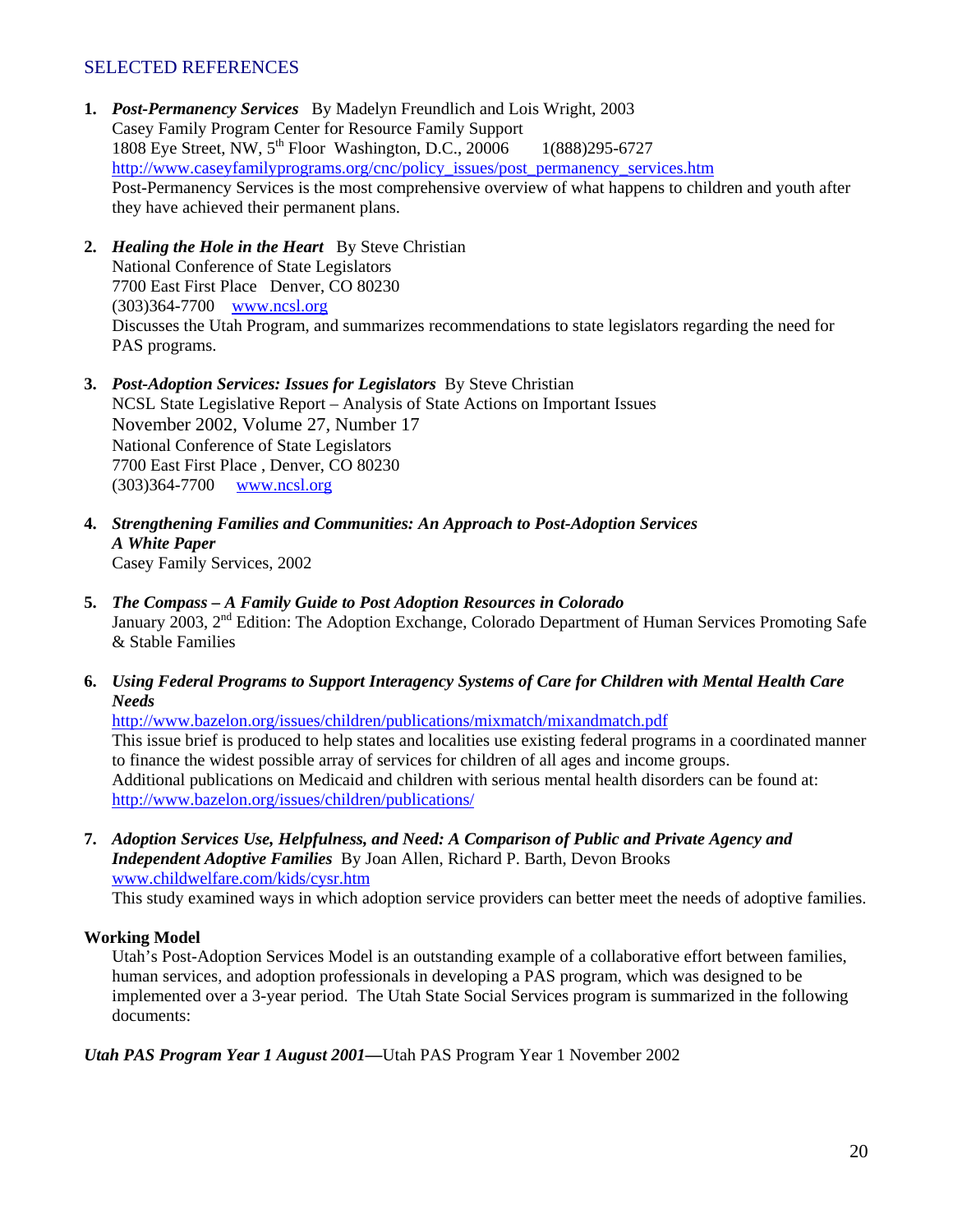#### **The committee would like to thank the following people for their numerous contributions to the work reflected in this report:**

#### **Wayne Stevenson**

*Deputy Secretary for Children, Youth and Families*, Pennsylvania Department of Public Welfare **Linda Ciampi**  *Senior VP for Congregation, Children and Family Services*, Diakon-Lutheran Social Ministries **Steve Christian**  *Program Director, Child Welfare Project*, National Conference of State Legislatures **Deborah Cave** *President*, Colorado Coalition of Adoptive Families (COCAF) *(Original Task Force Member)* **Cheryl Jacobson**  *Adoption/Foster Recruiter,* Colorado Department of Human Services *(Original Task Force Member)*  **Melody Roe**  *Director*, Adoption Exchange Education Center *(Original Task Force Member)*  **Paula Bagby**  *Adoptive Parent,* Jefferson County, Colorado *(Original Task Force Member)*  **Richard Fischer** *Publisher,* Fostering Families Today Magazine **Robert Gelinas,**  *Lead Senior Pastor,* Colorado Community Church **Sue Nichols**  *Intake Screening Supervisor,* Adams County Department of Social Services **Arthur Atwell**  *Director, Workforce Development Services,* Colorado Department of Human Services

**In addition, the committee would like to thank the following people for their contributions during committee meetings:** 

#### **Mercelle Seale-Pierce,** *Daniels Fund Grants Program*

**Sharen E. Ford, Ph.D.,** *Manager - Permanency Unit,* Colorado Department of Human Services Division of Child Welfare Services